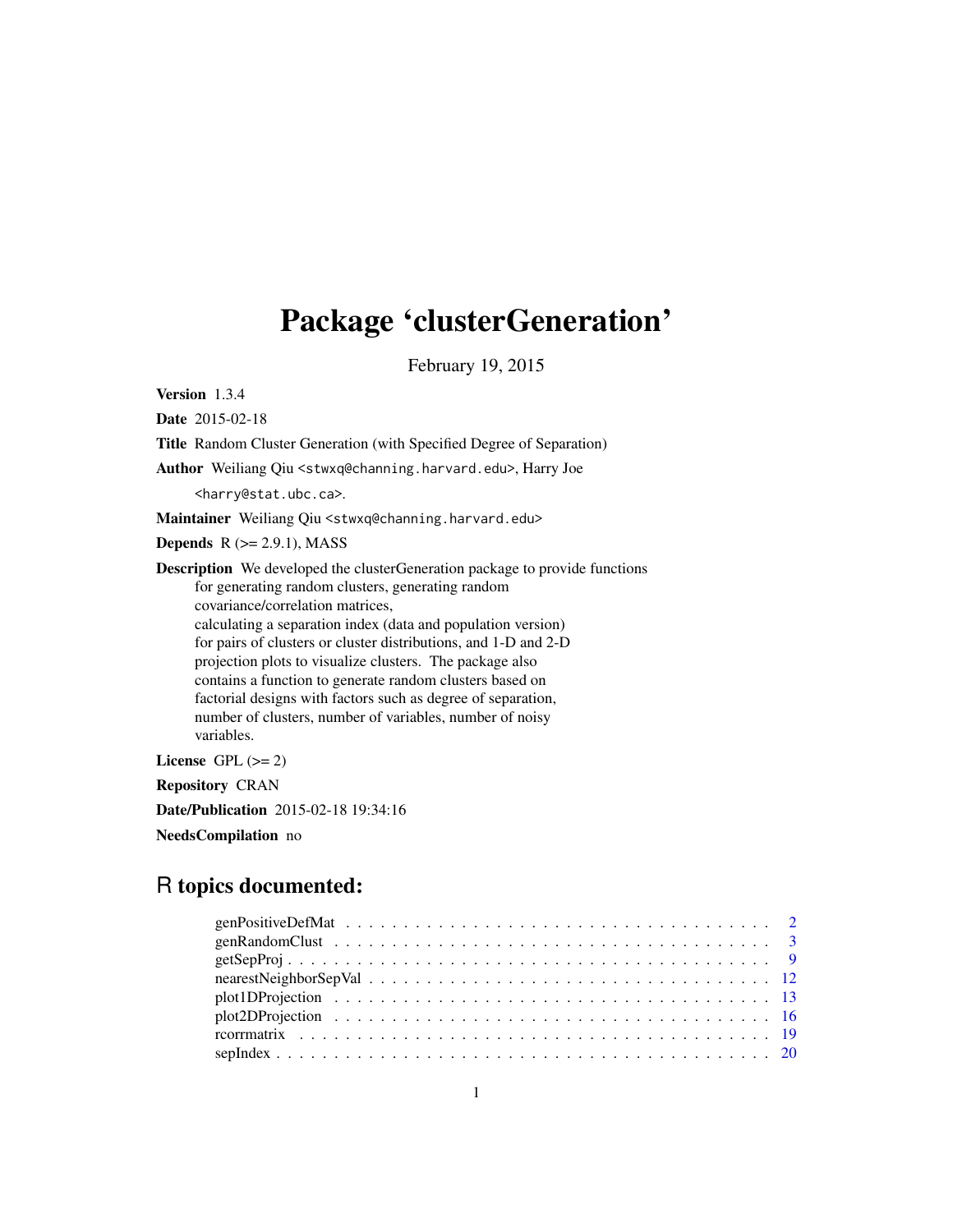<span id="page-1-0"></span>

| Index |  |  |  |  |  |  |  |  |  |  |  |  |  |  |  |
|-------|--|--|--|--|--|--|--|--|--|--|--|--|--|--|--|
|       |  |  |  |  |  |  |  |  |  |  |  |  |  |  |  |
|       |  |  |  |  |  |  |  |  |  |  |  |  |  |  |  |

genPositiveDefMat *GENERATE A POSITIVE DEFINITE MATRIX/COVARIANCE MA-TRIX*

#### Description

Generate a positive definite matrix/covariance matrix.

# Usage

```
genPositiveDefMat(dim, covMethod=c("eigen", "onion", "c-vine", "unifcorrmat"),
                alphad=1, eta=1, rangeVar=c(1,10), lambdaLow=1, ratioLambda=10)
```
#### Arguments

| dim         | Dimension of the matrix to be generated.                                                                                                                                                                                                                                                                                                                                                                                   |
|-------------|----------------------------------------------------------------------------------------------------------------------------------------------------------------------------------------------------------------------------------------------------------------------------------------------------------------------------------------------------------------------------------------------------------------------------|
| covMethod   | Method to generate positive definite matrices/covariance matrices. Choices are<br>"eigen", "onion", "c-vine", or "unifcorrmat"; see details below.                                                                                                                                                                                                                                                                         |
| alphad      | parameter for uniformat method to generate random correlation matrix alphad=1<br>for uniform. alphad should be positive.                                                                                                                                                                                                                                                                                                   |
| eta         | parameter for "c-vine" and "onion" methods to generate random correlation ma-<br>trix eta=1 for uniform, eta should be positive.                                                                                                                                                                                                                                                                                           |
| rangeVar    | Range for variances of a covariance matrix (see details). The default range is<br>$[1, 10]$ which can generate reasonable variability of variances.                                                                                                                                                                                                                                                                        |
| lambdaLow   | Lower bound on the eigenvalues of cluster covariance matrices. If the argument<br>covMethod="eigen", eigenvalues are generated for cluster covariance matri-<br>ces. The eigenvalues are randomly generated from the interval [lambdaLow,<br>lambdaLow*ratioLambda]. In our experience, lambdaLow= 1 and ratioLambda=<br>10 can give reasonable variability of the diameters of clusters. lambdaLow<br>should be positive. |
| ratioLambda | The ratio of the upper bound of the eigenvalues to the lower bound of the eigen-<br>values of cluster covariance matrices. See lambdaLow.                                                                                                                                                                                                                                                                                  |

#### Details

The current version of the function genPositiveDefMat implements four methods to generate random covariance matrices. The first method, denoted by "eigen", first randomly generates eigenvalues ( $\lambda_1, \ldots, \lambda_p$ ) for the covariance matrix ( $\Sigma$ ), then uses columns of a randomly generated orthogonal matrix  $(Q = (\alpha_1, \ldots, \alpha_p))$  as eigenvectors. The covariance matrix  $\Sigma$  is then contructed as  $\bm{Q}*diag(\lambda_1,\ldots,\lambda_p)*\bm{Q}^T.$ 

The remaining methods, denoted as "onion", "c-vine", and "unifcorrmat" respectively, first generates a random correlation matrix  $(R)$  via the method mentioned and proposed in Joe (2006), then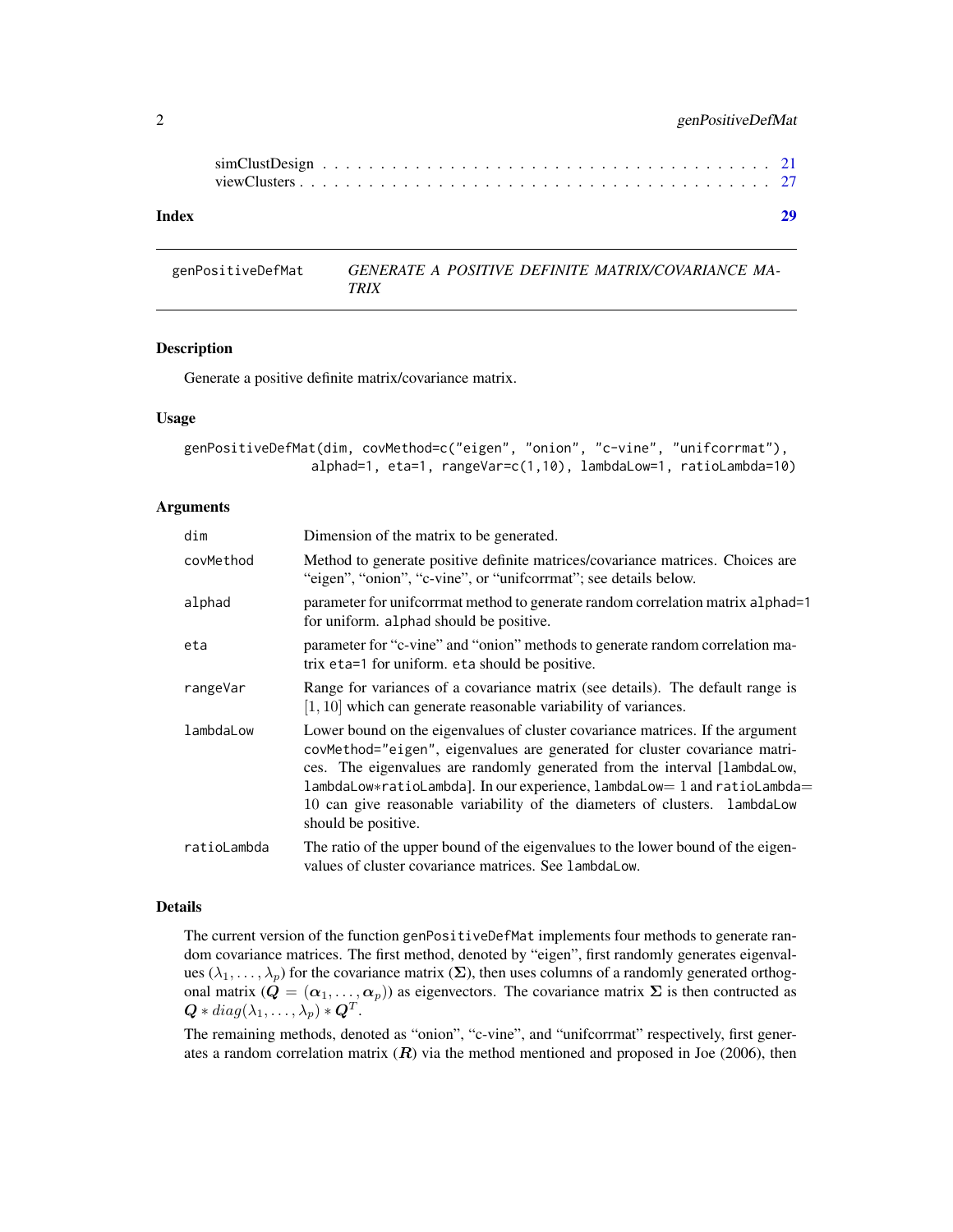# <span id="page-2-0"></span>genRandomClust 3

randomly generates variances  $(\sigma_1^2, \ldots, \sigma_p^2)$  from an interval specified by the argument rangeVar. The covariance matrix  $\Sigma$  is then constructed as  $diag(\sigma_1, \ldots, \sigma_p) * \mathbf{R} * diag(\sigma_1, \ldots, \sigma_p)$ .

# Value

| egvalues | eigenvalues of Sigma                       |
|----------|--------------------------------------------|
| Sigma    | positive definite matrix/covariance matrix |

#### Author(s)

Weiliang Qiu <stwxq@channing.harvard.edu> Harry Joe <harry@stat.ubc.ca>

# References

Joe, H. (2006) Generating Random Correlation Matrices Based on Partial Correlations. *Journal of Multivariate Analysis*, 97, 2177–2189.

Ghosh, S., Henderson, S. G. (2003). Behavior of the NORTA method for correlated random vector generation as the dimension increases. *ACM Transactions on Modeling and Computer Simulation (TOMACS)*, 13(3), 276–294.

Kurowicka and Cooke, 2006. *Uncertainty Analysis with High Dimensional Dependence Modelling*, Wiley, 2006.

# Examples

genPositiveDefMat("unifcorrmat",dim=4) genPositiveDefMat("eigen",dim=5)

# genRandomClust *RANDOM CLUSTER GENERATION WITH SPECIFIED DEGREE OF SEPARATION*

#### Description

Generate cluster data sets with specified degree of separation. The separation between any cluster and its nearest neighboring cluster can be set to a specified value. The covariance matrices of clusters can have arbitrary diameters, shapes and orientations.

#### Usage

```
genRandomClust(numClust,
                sepVal=0.01,
               numNonNoisy=2,
               numNoisy=0,
               numOutlier=0,
               numReplicate=3,
```
fileName="test",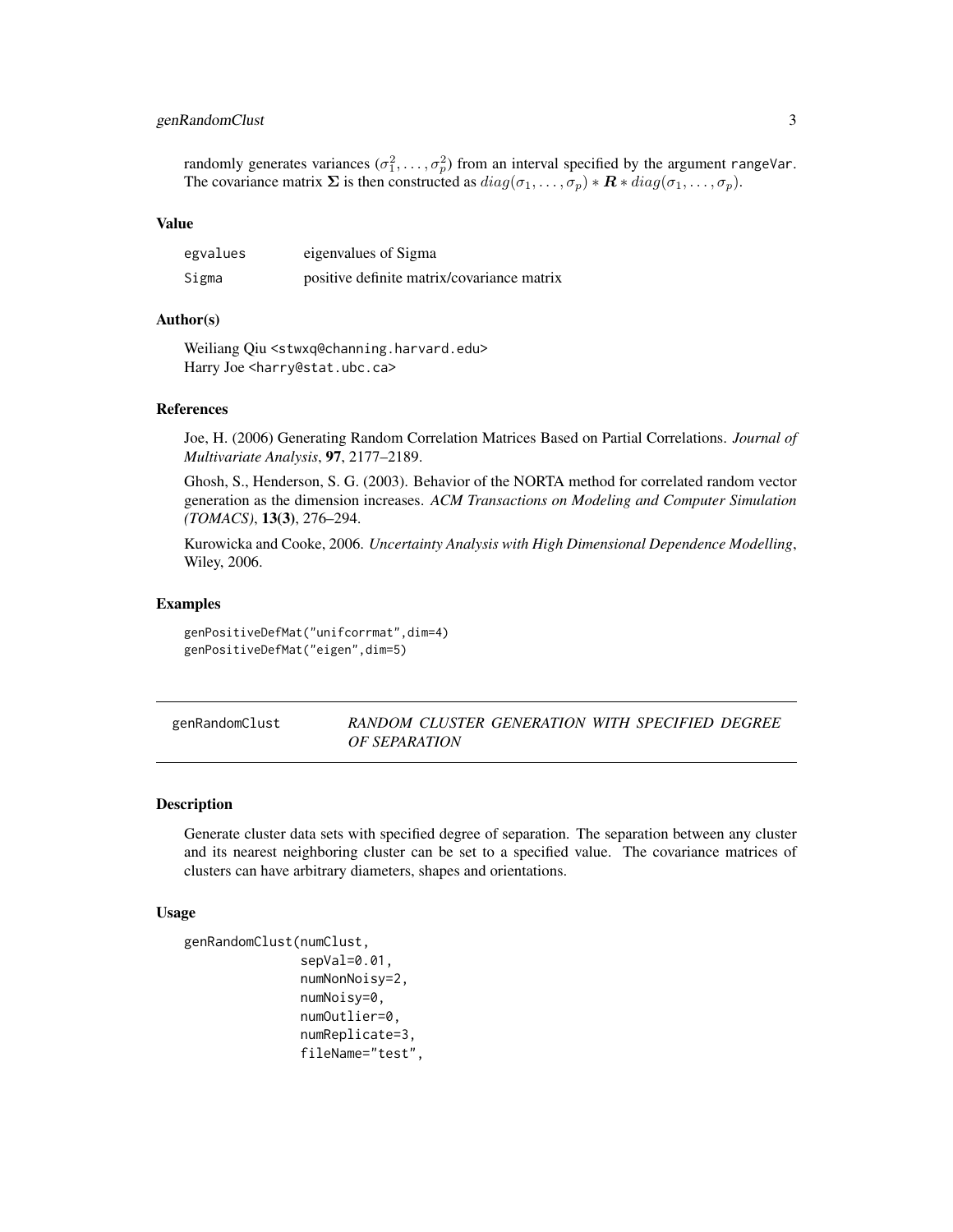```
clustszind=2,
clustSizeEq=50,
rangeN=c(50,200),
clustSizes=NULL,
covMethod=c("eigen", "onion", "c-vine", "unifcorrmat"),
rangeVar=c(1, 10),
lambdaLow=1,
ratioLambda=10,
alphad=1,
eta=1,
rotateind=TRUE,
iniProjDirMethod=c("SL", "naive"),
projDirMethod=c("newton", "fixedpoint"),
alpha=0.05,
ITMAX=20,
eps=1.0e-10,
quiet=TRUE,
outputDatFlag=TRUE,
outputLogFlag=TRUE,
outputEmpirical=TRUE,
outputInfo=TRUE)
```

| numClust     | Number of clusters in a data set.                                                                                                                                                                                                                                                                                                                                                                                                                                                                                                                                                                                                                                |
|--------------|------------------------------------------------------------------------------------------------------------------------------------------------------------------------------------------------------------------------------------------------------------------------------------------------------------------------------------------------------------------------------------------------------------------------------------------------------------------------------------------------------------------------------------------------------------------------------------------------------------------------------------------------------------------|
| sepVal       | Desired value of the separation index between a cluster and its nearest neigh-<br>boring cluster. Theoretically, sepVal can take values within the interval $[-1, 1)$<br>(In practice, we set sepVal in $(-0.999, 0.999)$ ). The closer to 1 sepVal is,<br>the more separated clusters are. The default value is $0.01$ which is the value<br>of the separation index for two univariate clusters generated from $N(0, 1)$ and<br>$N(0, A)$ , respectively, where $A = 4$ . sepVal = 0.01 indicates a close clus-<br>ter structure. sepVal= $0.21(A = 6)$ indicates a separated cluster structure.<br>sepVal = $0.34(A = 8)$ indicates a well-separated cluster. |
| numNonNoisy  | Number of non-noisy variables.                                                                                                                                                                                                                                                                                                                                                                                                                                                                                                                                                                                                                                   |
| numNoisy     | Number of noisy variables. The default values of numNoisy and numOutlier<br>are 0 so that we get <i>clean</i> data sets.                                                                                                                                                                                                                                                                                                                                                                                                                                                                                                                                         |
| numOutlier   | Number or ratio of outliers. If numOutlier is a positive integer, then numOutlier<br>means the number of outliers. If numOutlier is a real number between $(0, 1)$ ,<br>then numOutlier means the ratio of outliers, i.e. the number of outliers is equal<br>to round(num0utlier* $n_1$ ), where $n_1$ is the total number of non-outliers. If<br>numOutlier is a real number greater than 1, then numOutlier to rounded to an<br>integer. The default values of numNoisy and numOutlier are 0 so that we get<br>'clean' data sets.                                                                                                                              |
| numReplicate | Number of data sets to be generated for the same cluster structure specified<br>by the other arguments of the function genRandomClust. The default value 3<br>follows the design in Milligan (1985).                                                                                                                                                                                                                                                                                                                                                                                                                                                             |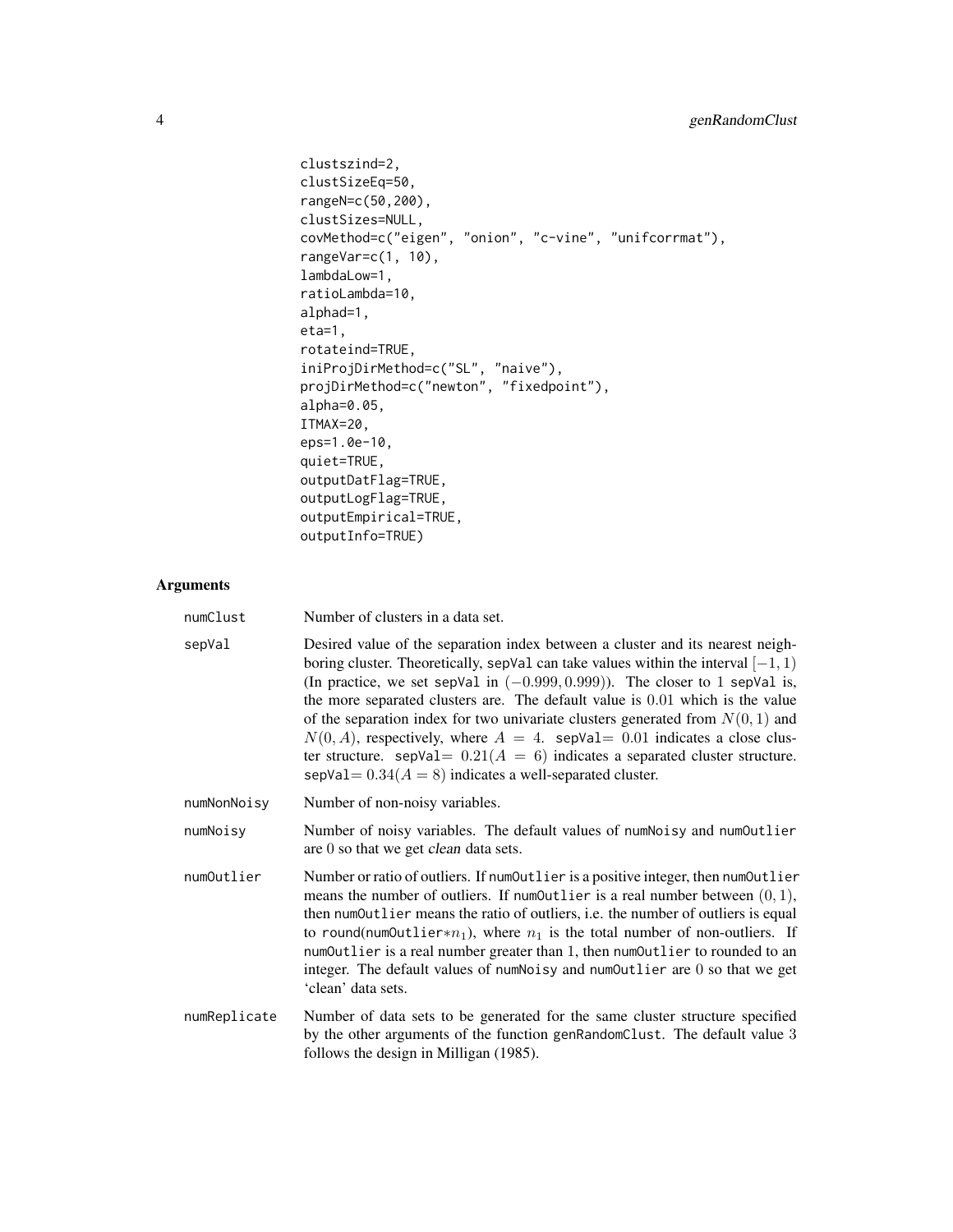- fileName The first part of the names of data files that record the generated data sets and associated information, such as cluster membership of data points, labels of noisy variables, separation index matrix, projection directions, etc. (see details). The default value of fileName is 'test'.
- clustszind Cluster size indicator. clustszind  $= 1$  indicates that all cluster have equal size. The size is specified by the argument clustSizeEq. clustszind=  $2$  indicates that the cluster sizes are randomly generated from the range specified by the argument rangeN.  $cluster = 3$  indicates that the cluster sizes are specified via the vector clustSizes. The default value is 2 so that the generated clusters are more realistic.
- clustSizeEq Cluster size. If the argument clustszind= 1, then all clusters will have the equal number clustSizeEq of data points. The value of clustSizeEq should be large enough to get non-singular cluster covariance matrices. We recommend the clustSizeEq is at least  $10 * p$ , where p is the total number of variables (including both non-noisy and noisy variables). The default value 100 is a reasonable cluster size.
- rangeN The range of cluster sizes. If clustszind= 2, then cluster sizes will be randomly generated from the range specified by rangeN. The lower bound of the number of clusters should be large enough to get non-singular cluster covariance matrices. We recommend the minimum cluster size is at least  $10 * p$ , where p is the total number of variables (including both non-noisy and noisy variables). The default range is [50, 200] which can produce reasonable variability of cluster sizes.
- clustSizes The sizes of clusters. If clustszind= 3, then cluster sizes will be specified via the vector clustSizes. We recommend the minimum cluster size is at least  $10 * p$ , where p is the total number of variables (including both non-noisy and noisy variables). The user needs to specify the value of clustSizes. Therefore, we set the default value of clustSizes as NULL.
- covMethod Method to generate covariance matrices for clusters (see details). The default method is 'eigen' so that the user can directly specify the range of the diameters of clusters.
- rangeVar Range for variances of a covariance matrix (see details). The default range is [1, 10] which can generate reasonable variability of variances.
- lambdaLow Lower bound of the eigenvalues of cluster covariance matrices. If the argument "covMethod="eigen"", we need to generate eigenvalues for cluster covariance matrices. The eigenvalues are randomly generated from the interval [lambdaLow, lambdaLow∗ratioLambda]. In our experience, lambdaLow= 1 and ratioLambda= 10 can give reasonable variability of the diameters of clusters. lambdaLow should be positive.
- ratioLambda The ratio of the upper bound of the eigenvalues to the lower bound of the eigenvalues of cluster covariance matrices. If the argument covMethod="eigen", we need to generate eigenvalues for cluster covariance matrices. The eigenvalues are randomly generated from the interval [lambdaLow, lambdaLow∗ratioLambda]. In our experience, lambdaLow=  $1$  and ratioLambda=  $10$  can give reasonable variability of the diameters of clusters. ratioLambda should be larger than 1. alphad parameter for unificorrmat method to generate random correlation matrix alphad=1 for uniform. alphad should be positive.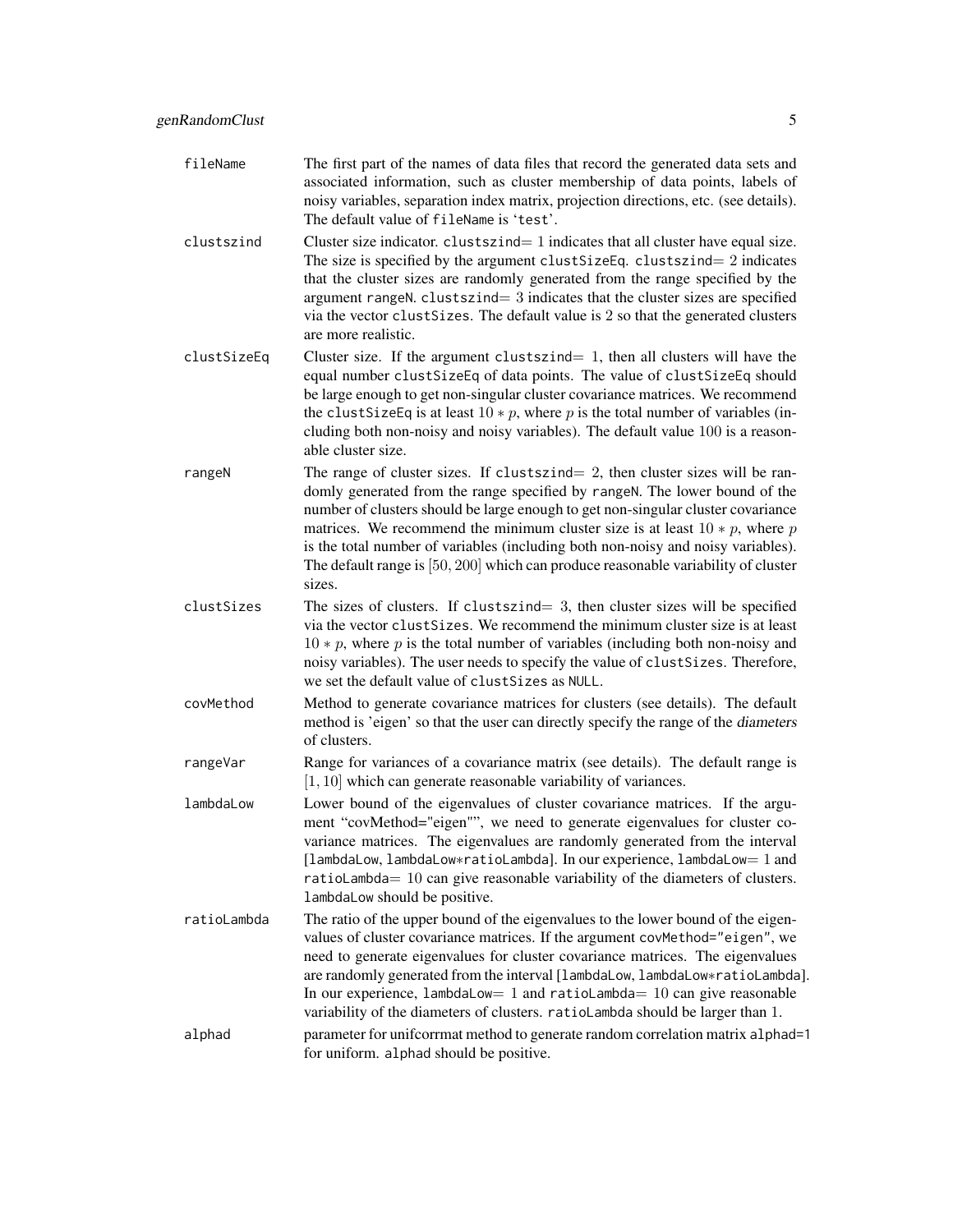| eta              | parameter for "c-vine" and "onion" methods to generate random correlation ma-<br>trix eta=1 for uniform. eta should be positive.                                                                                                                                                                                                                                                                                                                                                                                                                                                                                                                                                                                         |
|------------------|--------------------------------------------------------------------------------------------------------------------------------------------------------------------------------------------------------------------------------------------------------------------------------------------------------------------------------------------------------------------------------------------------------------------------------------------------------------------------------------------------------------------------------------------------------------------------------------------------------------------------------------------------------------------------------------------------------------------------|
| rotateind        | Rotation indicator. rotateind=TRUE indicates randomly rotating data in non-<br>noisy dimensions so that we may not detect the full cluster structure from pair-<br>wise scatter plots of the variables.                                                                                                                                                                                                                                                                                                                                                                                                                                                                                                                  |
| iniProjDirMethod |                                                                                                                                                                                                                                                                                                                                                                                                                                                                                                                                                                                                                                                                                                                          |
|                  | Indicating the method to get initial projection direction when calculating the<br>separation index between a pair of clusters (c.f. Qiu and Joe, 2006a, 2006b).<br>iniProjDirMethod="SL", the default, indicates the initial projection direction<br>is the sample version of the SL's projection direction (Su and Liu, 1993, JASA)<br>$(\mathbf{\Sigma}_1 + \mathbf{\Sigma}_2)^{-1} (\mathbf{\mu}_2 - \mathbf{\mu}_1)$<br>iniProjDirMethod="naive" indicates the initial projection direction is $\mu_2 - \mu_1$                                                                                                                                                                                                       |
| projDirMethod    | Indicating the method to get the optimal projection direction when calculating<br>the separation index between a pair of clusters (c.f. Qiu and Joe, 2006a, 2006b).<br>projDirMethod="newton" indicates we use the modified Newton-Raphson method<br>to search the optimal projection direction (c.f. Qiu and Joe, 2006a). This re-<br>quires the assumptions that both covariance matrices of the pair of clusters are<br>positive-definite. If this assumption is violated, the "fixedpoint" method could<br>be used. The "fixedpoint" method iteratively searches the optimal projection<br>direction based on the first derivative of the separation index to the projection<br>direction (c.f. Qiu and Joe, 2006b). |
| alpha            | Tuning parameter reflecting the percentage in the two tails of a projected cluster<br>that might be outlying. We set alpha $= 0.05$ like we set the significance level in<br>hypothesis testing as 0.05.                                                                                                                                                                                                                                                                                                                                                                                                                                                                                                                 |
| <b>ITMAX</b>     | Maximum iteration allowed when iteratively calculating the optimal projection<br>direction. The actual number of iterations is usually much less than the default<br>value 20.                                                                                                                                                                                                                                                                                                                                                                                                                                                                                                                                           |
| eps              | Convergence threshold. A small positive number to check if a quantitiy $q$ is<br>equal to zero. If $ q  <$ eps, then we regard q is equal to zero. eps is used to<br>check if an algorithm converges. The default value is $1.0e - 10$ .                                                                                                                                                                                                                                                                                                                                                                                                                                                                                 |
| quiet            | A flag to switch on/off the outputs of intermediate results and/or possible warn-<br>ing messages. The default value is TRUE.                                                                                                                                                                                                                                                                                                                                                                                                                                                                                                                                                                                            |
| outputDatFlag    | Indicates if data set should be output to file.                                                                                                                                                                                                                                                                                                                                                                                                                                                                                                                                                                                                                                                                          |
| outputLogFlag    | Indicates if log info should be output to file.                                                                                                                                                                                                                                                                                                                                                                                                                                                                                                                                                                                                                                                                          |
| outputEmpirical  |                                                                                                                                                                                                                                                                                                                                                                                                                                                                                                                                                                                                                                                                                                                          |
|                  | Indicates if empirical separation indices and projection directions should be cal-<br>culated. This option is useful when generating clusters with sizes which are not<br>large enough so that the sample covariance matrices may be singular. Hence, by<br>default, outputEmpirical=TRUE.                                                                                                                                                                                                                                                                                                                                                                                                                               |
| outputInfo       | Indicates if theoretical and empirical separation information data frames should<br>be output to a file with format '[fileName]\_info.log'.                                                                                                                                                                                                                                                                                                                                                                                                                                                                                                                                                                              |

# Details

The function genRandomClust is an implementation of the random cluster generation method proposed in Qiu and Joe (2006a) which improve the cluster generation method proposed in Milligan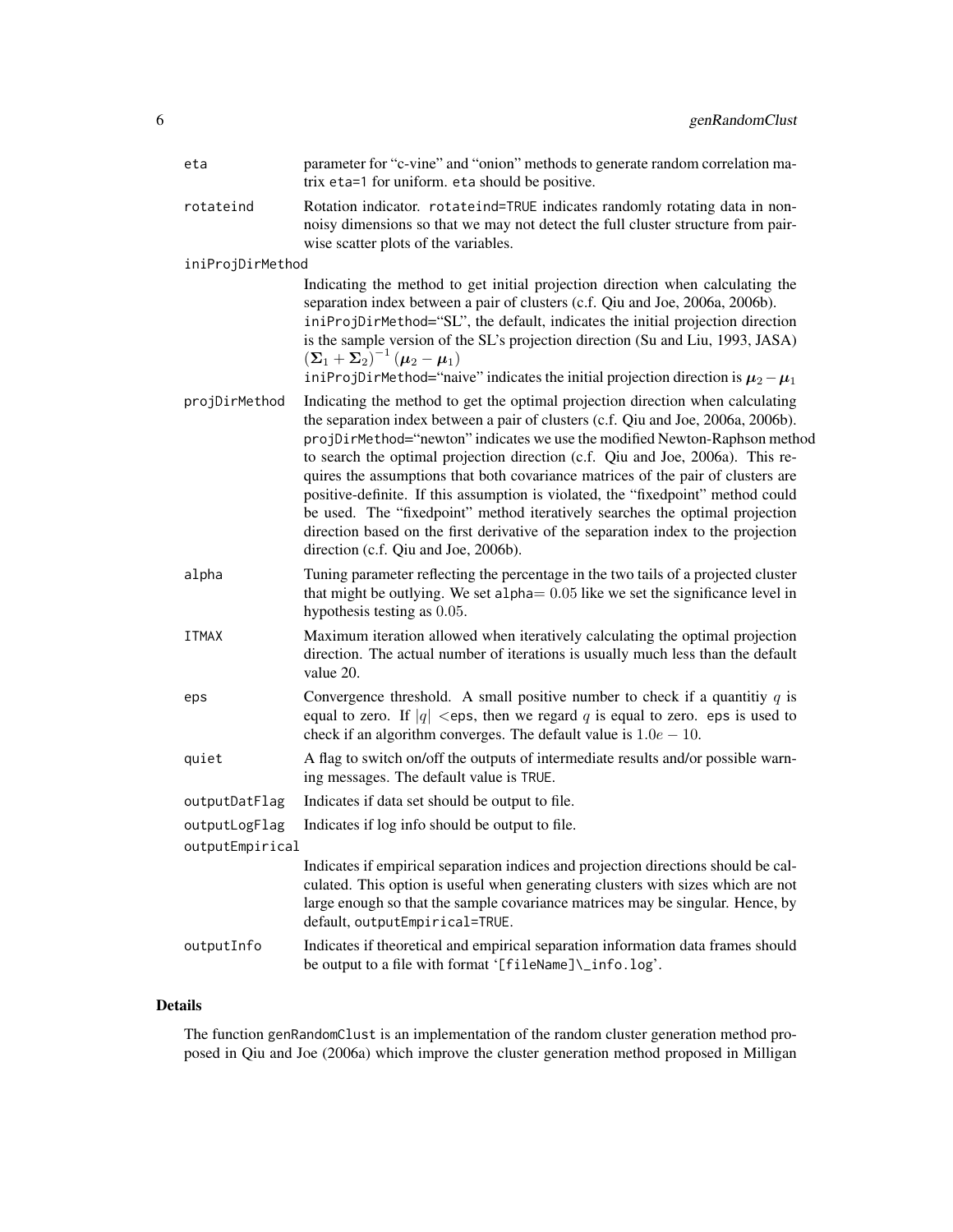# genRandomClust 7

(1985) so that the degree of separation between any cluster and its nearest neighboring cluster could be set to a specified value while the cluster covariance matrices can be arbitrary positive definite matrices, and so that clusters generated might not be visualized by pair-wise scatterplots of variables. The separation between a pair of clusters is measured by the separation index proposed in Qiu and Joe (2006b).

The current version of the function genRandomClust implements two methods to generate covariance matrices for clusters. The first method, denoted by eigen, first randomly generates eigenvalues  $(\lambda_1, \ldots > \lambda_p)$  for the covariance matrix  $(\Sigma)$ , then uses columns of a randomly generated orthogonal matrix  $(Q = (\alpha_1, \ldots, \alpha_p))$  as eigenvectors. The covariance matrix  $\Sigma$  is then contructed as  $\bm{Q}*diag(\lambda_1,\dots,\lambda_p)*\bm{Q}^T.$  The second method, denoted as "unifcorrmax", first generates a random correlation matrix  $(R)$  via the method proposed in Joe (2006), then randomly generates variances  $(\sigma_1^2, \ldots, \sigma_p^2)$  from an interval specified by the argument rangeVar. The covariance matrix  $\Sigma$  is then constructed as  $diag(\sigma_1, \ldots, \sigma_p) * \mathbf{R} * diag(\sigma_1, \ldots, \sigma_p)$ .

For each data set generated, the function genRandomClust outputs four files: data file, log file, membership file, and noisy set file. All four files have the same format: '[fileName]\\_[i].[extension]', where i indicates the replicate number, and 'extension' can be 'dat', 'log', 'mem', and 'noisy'.

The data file with file extension 'dat' contains  $n+1$  rows and p columns, where n is the number of data points and p is the number of variables. The first row is the variable names. The log file with file extension 'log' contains information such as cluster sizes, mean vectors, covariance matrices, projection directions, separation index matrices, etc. The membership file with file extension 'mem' contains  $n$  rows and one column of cluster memberships for data points. The noisy set file with file extension 'noisy' contains a row of labels of noisy variables.

When generating clusters, population covariance matrices are all positive-definite. However sample covariance matrices might be semi-positive-definite due to small cluster sizes. In this case, the function genRandomClust will automatically use the "fixedpoint" method to search the optimal projection direction.

The current version of the function genPositiveDefMat implements four methods to generate random covariance matrices. The first method, denoted by "eigen", first randomly generates eigenvalues ( $\lambda_1, \ldots, \lambda_p$ ) for the covariance matrix ( $\Sigma$ ), then uses columns of a randomly generated orthogonal matrix  $(Q = (\alpha_1, \ldots, \alpha_p))$  as eigenvectors. The covariance matrix  $\Sigma$  is then contructed as  $\bm{Q}*diag(\lambda_1,\ldots,\lambda_p)*\bm{Q}^T.$ 

The remaining methods, denoted as "onion", "c-vine", and "unifcorrmat" respectively, first generates a random correlation matrix  $(R)$  via the method mentioned and proposed in Joe (2006), then randomly generates variances  $(\sigma_1^2, \ldots, \sigma_p^2)$  from an interval specified by the argument rangeVar. The covariance matrix  $\Sigma$  is then constructed as  $diag(\sigma_1, \ldots, \sigma_p) * \mathbf{R} * diag(\sigma_1, \ldots, \sigma_p)$ .

# Value

The function outputs four data files for each data set (see details).

This function also returns separation information data frames infoFrameTheory and infoFrameData based on population and empirical mean vectors and covariance matrices of clusters for all the data sets generated. Both infoFrameTheory and infoFrameData contain the following seven columns:

| Column 1:     | Labels of clusters $(1, 2, \ldots, numClust)$ , where $numClust$ is the number of                                                                                                                                             |
|---------------|-------------------------------------------------------------------------------------------------------------------------------------------------------------------------------------------------------------------------------|
|               | clusters for the data set.                                                                                                                                                                                                    |
| $0.1 \dots 0$ | The field of a field of the companion of the companion of a field of the companion of the field of the companion of the companion of the companion of the companion of the companion of the companion of the companion of the |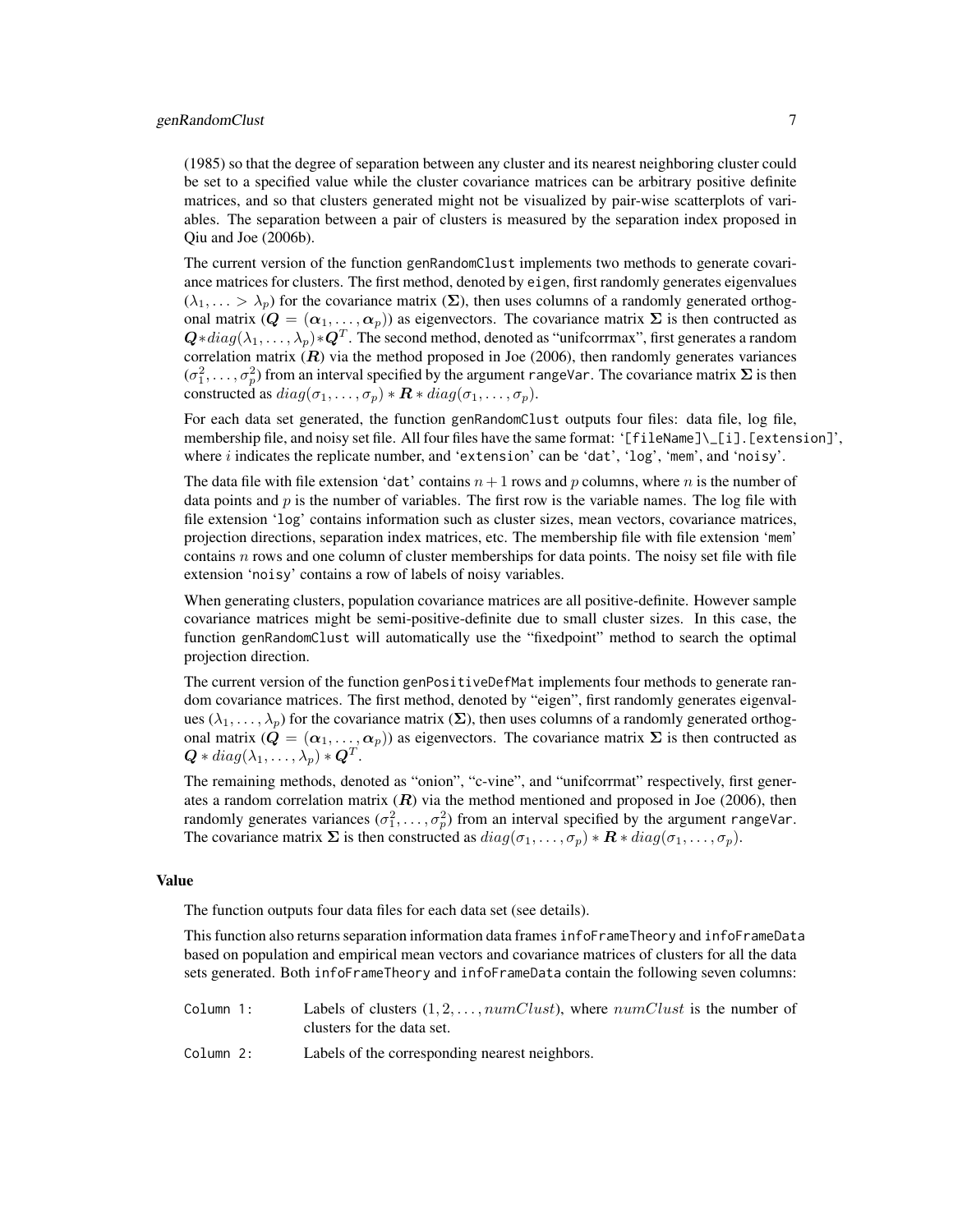| Column 3: | Separation indices of the clusters to their nearest neighboring clusters.                                        |
|-----------|------------------------------------------------------------------------------------------------------------------|
| Column 4: | Labels of the corresponding farthest neighboring clusters.                                                       |
| Column 5: | Separation indices of the clusters to their farthest neighbors.                                                  |
| Column 6: | Median separation indices of the clusters to their neighbors.                                                    |
| Column 7: | Data file names with format '[fileName] $\lfloor i \rfloor$ ', where <i>i</i> indicates the replicate<br>number. |

The function also returns three lists: datList, memList, and noisyList.

| datList:   | a list of data matrices for generated data sets.                      |
|------------|-----------------------------------------------------------------------|
| memList:   | a list of luster memberships for data points for generated data sets. |
| noisyList: | a list of sets of noisy variables for generated data sets.            |

# Note

This function might be take a while to complete.

#### Author(s)

Weiliang Qiu <stwxq@channing.harvard.edu> Harry Joe <harry@stat.ubc.ca>

#### References

Joe, H. (2006) Generating Random Correlation Matrices Based on Partial Correlations. *Journal of Multivariate Analysis*, 97, 2177–2189.

Milligan G. W. (1985) An Algorithm for Generating Artificial Test Clusters. *Psychometrika* 50, 123–127.

Qiu, W.-L. and Joe, H. (2006a) Generation of Random Clusters with Specified Degree of Separaion. *Journal of Classification*, 23(2), 315-334.

Qiu, W.-L. and Joe, H. (2006b) Separation Index and Partial Membership for Clustering. *Computational Statistics and Data Analysis*, 50, 585–603.

Su, J. Q. and Liu, J. S. (1993) Linear Combinations of Multiple Diagnostic Markers. *Journal of the American Statistical Association*, 88, 1350–1355.

Ghosh, S., Henderson, S. G. (2003). Behavior of the NORTA method for correlated random vector generation as the dimension increases. *ACM Transactions on Modeling and Computer Simulation (TOMACS)*, 13(3), 276–294.

Kurowicka and Cooke, 2006. *Uncertainty Analysis with High Dimensional Dependence Modelling*, Wiley, 2006.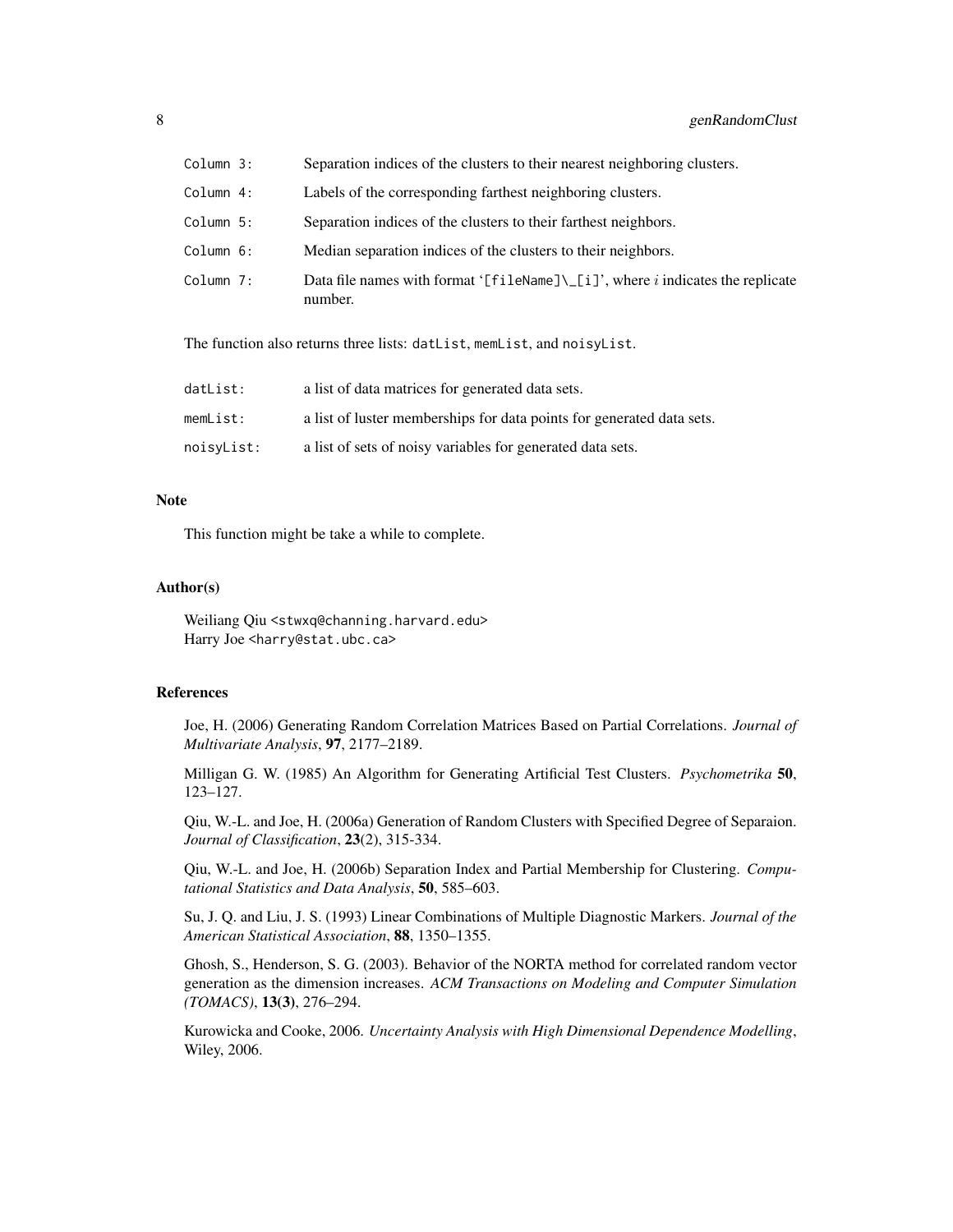# <span id="page-8-0"></span>getSepProj 9

#### Examples

```
## Not run: tmp1 <- genRandomClust(numClust=7, sepVal=0.3, numNonNoisy=5,
                numNoisy=3, numOutlier=5, numReplicate=2, fileName="chk1")
## End(Not run)
## Not run: tmp2 <- genRandomClust(numClust=7, sepVal=0.3, numNonNoisy=5,
                numNoisy=3, numOutlier=5, numReplicate=2,
                covMethod="unifcorrmat", fileName="chk2")
## End(Not run)
## Not run: tmp3 <- genRandomClust(numClust=2, sepVal=-0.1, numNonNoisy=2,
                numNoisy=6, numOutlier=30, numReplicate=1,
                clustszind=1, clustSizeEq=80, rangeVar=c(10, 20),
                covMethod="unifcorrmat", iniProjDirMethod="naive",
                projDirMethod="fixedpoint", fileName="chk3")
## End(Not run)
```
# getSepProj *OPTIMAL PROJECTION DIRECTION AND CORRESPONDING SEPARATION INDEX FOR PAIRS OF CLUSTERS*

#### Description

Optimal projection direction and corresponding separation index for pairs of clusters.

#### Usage

```
getSepProjTheory(muMat, SigmaArray,
     iniProjDirMethod=c("SL", "naive"),
     projDirMethod=c("newton", "fixedpoint"),
     alpha=0.05, ITMAX=20, eps=1.0e-10, quiet=TRUE)
getSepProjData(y, cl,
```

```
iniProjDirMethod=c("SL", "naive"),
projDirMethod=c("newton", "fixedpoint"),
alpha=0.05, ITMAX=20, eps=1.0e-10, quiet=TRUE)
```

| muMat      | Matrix of mean vectors. Rows correspond to mean vectors for clusters.                                       |
|------------|-------------------------------------------------------------------------------------------------------------|
| SigmaArray | Array of covariance matrices. SigmaArray[,, i] record the covariance matrix<br>of the <i>i</i> -th cluster. |
| ۷          | Data matrix. Rows correspond to observations. Columns correspond to vari-<br>ables.                         |
| cl         | Cluster membership vector.                                                                                  |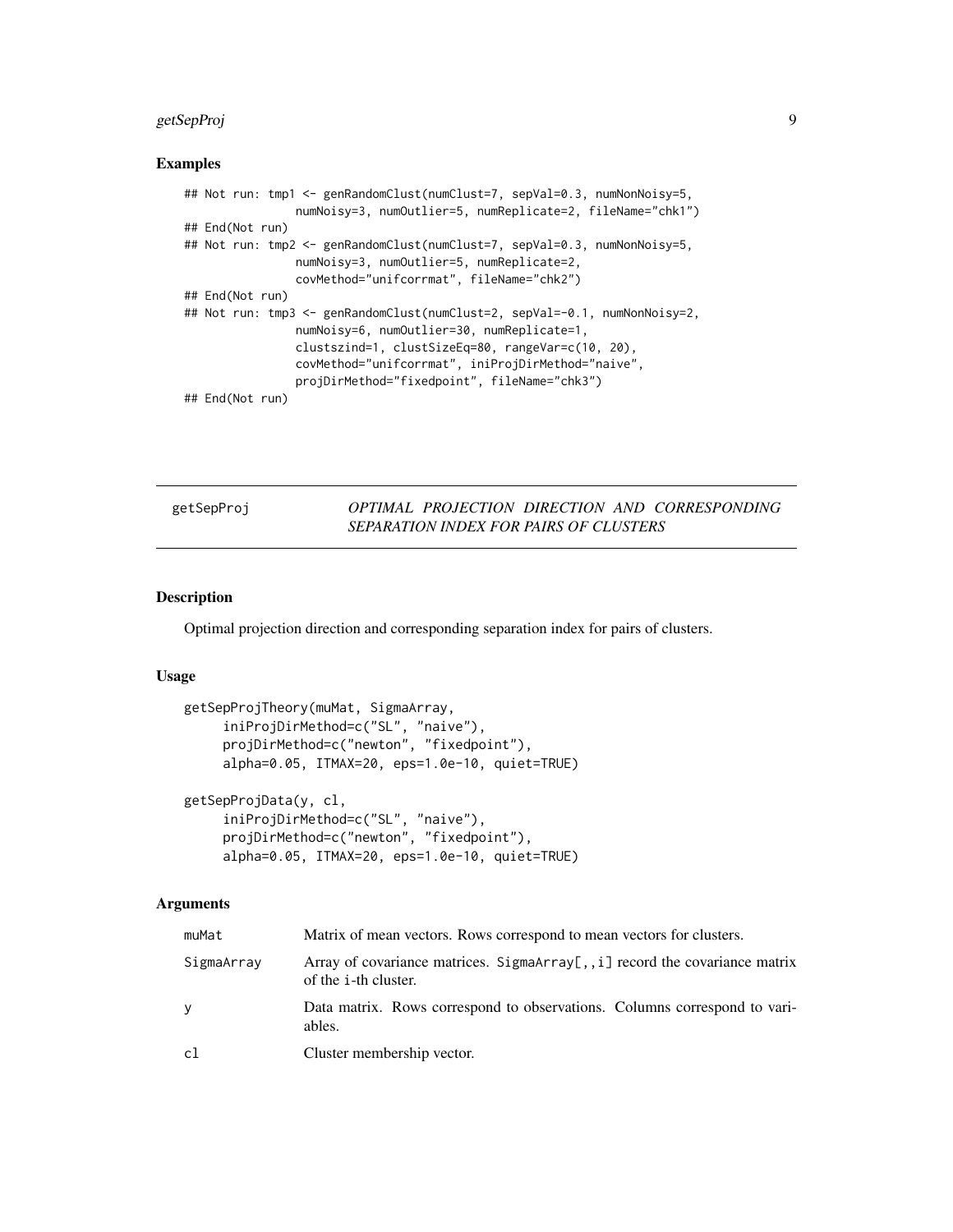#### iniProjDirMethod

|               | Indicating the method to get initial projection direction when calculating the<br>separation index between a pair of clusters (c.f. Qiu and Joe, 2006a, 2006b).<br>iniProjDirMethod="SL" indicates the initial projection direction is the sample<br>version of the SL's projection direction (Su and Liu, 1993) $(\Sigma_1 + \Sigma_2)^{-1} (\mu_2 - \mu_1)$<br>iniProjDirMethod="naive" indicates the initial projection direction is $\mu_2 - \mu_1$                                                                                                                                                                                                                                                     |
|---------------|-------------------------------------------------------------------------------------------------------------------------------------------------------------------------------------------------------------------------------------------------------------------------------------------------------------------------------------------------------------------------------------------------------------------------------------------------------------------------------------------------------------------------------------------------------------------------------------------------------------------------------------------------------------------------------------------------------------|
| projDirMethod | Indicating the method to get the optimal projection direction when calculating<br>the separation index between a pair of clusters (c.f. Qiu and Joe, 2006a, 2006b).<br>projDirMethod="newton" indicates we use the Newton-Raphson method to<br>search the optimal projection direction (c.f. Qiu and Joe, 2006a). This requires<br>the assumptions that both covariance matrices of the pair of clusters are positive-<br>definite. If this assumption is violated, the "fixedpoint" method could be used.<br>The "fixedpoint" method iteratively searches the optimal projection direction<br>based on the first derivative of the separation index to the project direction (c.f.<br>Qiu and Joe, 2006b). |
| alpha         | Tuning parameter reflecting the percentage in the two tails of a projected cluster<br>that might be outlying. We set alpha $= 0.05$ like we set the significance level in<br>hypothesis testing as 0.05.                                                                                                                                                                                                                                                                                                                                                                                                                                                                                                    |
| <b>ITMAX</b>  | Maximum iteration allowed when to iteratively calculate the optimal projection<br>direction. The actual number of iterations is usually much less than the default<br>value 20.                                                                                                                                                                                                                                                                                                                                                                                                                                                                                                                             |
| eps           | Convergence threshold. A small positive number to check if a quantitiy $q$ is<br>equal to zero. If $ q  <$ eps, then we regard q as equal to zero. eps is used to<br>check if an algorithm converges. The default value is $1.0e - 10$ .                                                                                                                                                                                                                                                                                                                                                                                                                                                                    |
| quiet         | A flag to switch on/off the outputs of intermediate results and/or possible warn-<br>ing messages. The default value is TRUE.                                                                                                                                                                                                                                                                                                                                                                                                                                                                                                                                                                               |

# Details

When calculating the optimal projection direction and corresponding optimal separation index for a pair of cluster, if one or both cluster covariance matrices is/are singular, the 'newton' method can not be used. In this case, the functions getSepProjTheory and getSepProjData will automatically use the 'fixedpoint' method to search the optimal projection direction, even if the user specifies the value of the argument projDirMethod as 'newton'. Also, multiple initial projection directions will be evaluated.

Specifically,  $2 + 2p$  projection directions will be evaluated. The first projection direction is the "naive" direction  $\mu_2 - \mu_1$ . The second projection direction is the "SL" projection direction  $(\Sigma_1 + \Sigma_2)^{-1} (\mu_2 - \mu_1)$ . The next  $p$  projection directions are the  $p$  eigenvectors of the covariance matrix of the first cluster. The remaining  $p$  projection directions are the  $p$  eigenvectors of the covariance matrix of the second cluster.

Each of these  $2 + 2 * p$  projection directions are in turn used as the initial projection direction for the 'fixedpoint' algorithm to obtain the optimal projection direction and the corresponding optimal separation index. We also obtain  $2 + 2 * p$  separation indices by projecting two clusters along each of these  $2 + 2 * p$  projection directions.

Finally, the projection direction with the largest separation index among the  $2 * (2 + 2 * p)$  optimal separation indices is chosen as the optimal projection direction. The corresponding separation index is chosen as the optimal separation index.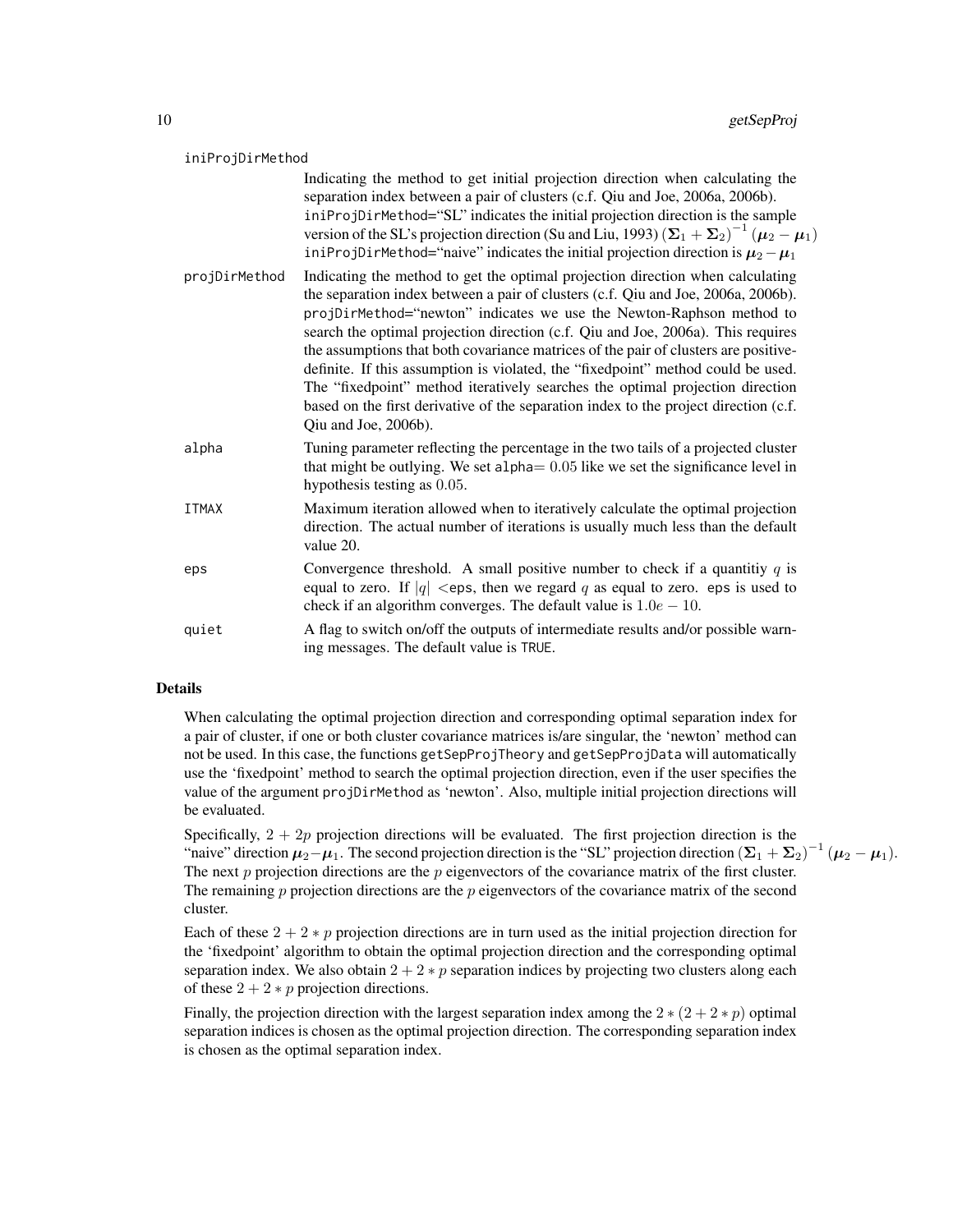#### getSepProj de la constantino de la constantino de la constantino de la constantino de la constantino de la con

# Value

| sepValMat    | Separation index matrix                                  |
|--------------|----------------------------------------------------------|
| projDirArray | Array of projection directions for each pair of clusters |

# Author(s)

Weiliang Qiu <stwxq@channing.harvard.edu> Harry Joe <harry@stat.ubc.ca>

# References

Qiu, W.-L. and Joe, H. (2006a) Generation of Random Clusters with Specified Degree of Separaion. *Journal of Classification*, 23(2), 315-334.

Qiu, W.-L. and Joe, H. (2006b) Separation Index and Partial Membership for Clustering. *Computational Statistics and Data Analysis*, 50, 585–603.

Su, J. Q. and Liu, J. S. (1993) Linear Combinations of Multiple Diagnostic Markers. *Journal of the American Statistical Association*, 88, 1350–1355.

# Examples

```
n1<-50
mu1 < -c(0, 0)Sigma1<-matrix(c(2,1,1,5),2,2)
n2<-100
mu2<-c(10,0)
Sigma2<-matrix(c(5,-1,-1,2),2,2)
projDir<-c(1, 0)
muMat<-rbind(mu1, mu2)
SigmaArray<-array(0, c(2,2,2))
SigmaArray[,,1]<-Sigma1
SigmaArray[,,2]<-Sigma2
a<-getSepProjTheory(muMat, SigmaArray, iniProjDirMethod="SL")
# separation index for cluster distributions 1 and 2
a$sepValMat[1,2]
# projection direction for cluster distributions 1 and 2
a$projDirArray[1,2,]
library(MASS)
y1<-mvrnorm(n1, mu1, Sigma1)
y2<-mvrnorm(n2, mu2, Sigma2)
y<-rbind(y1, y2)
cl<-rep(1:2, c(n1, n2))
b<-getSepProjData(y, cl, iniProjDirMethod="SL", projDirMethod="newton")
# separation index for clusters 1 and 2
b$sepValMat[1,2]
# projection direction for clusters 1 and 2
b$projDirArray[1,2,]
```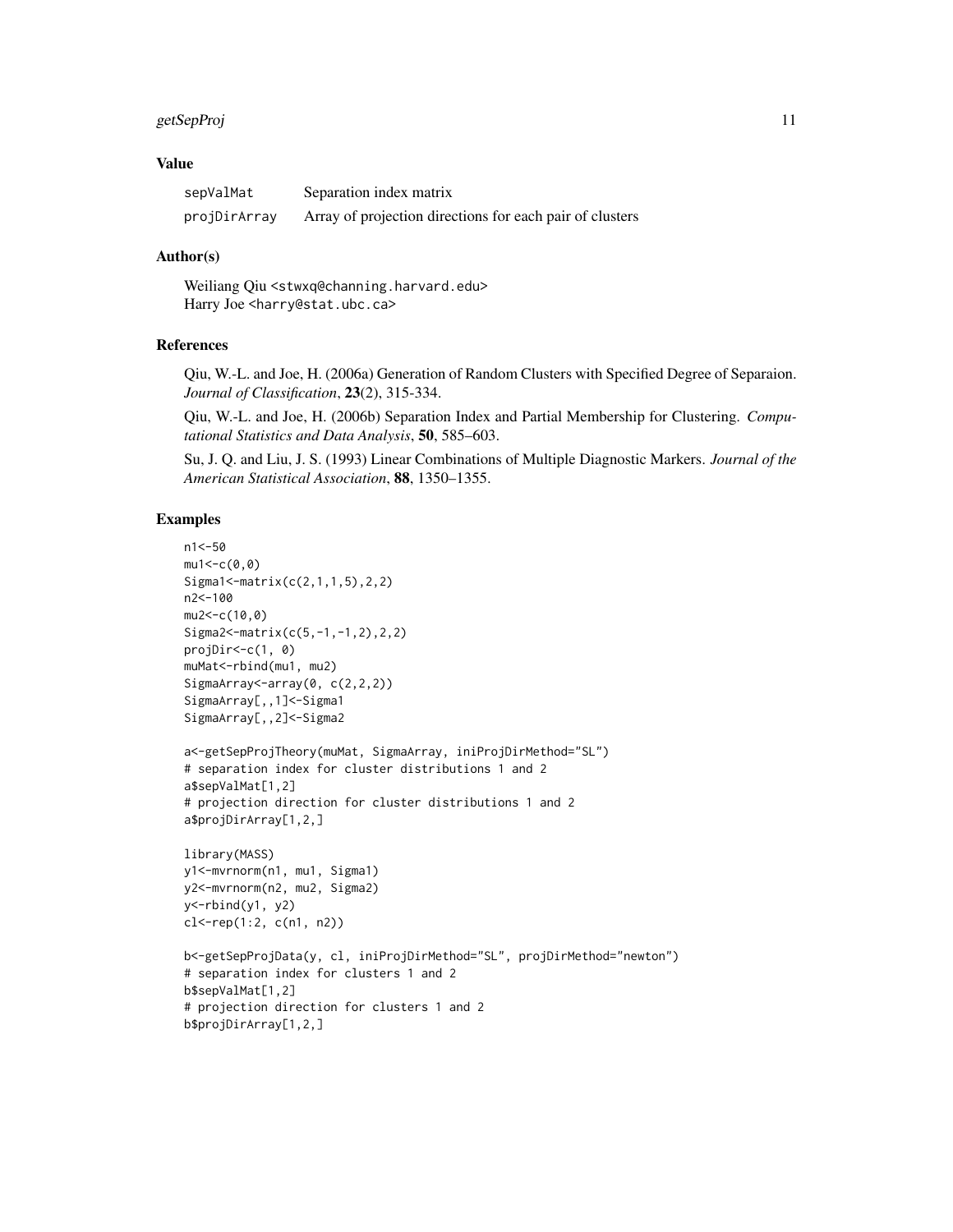<span id="page-11-0"></span>nearestNeighborSepVal *SEPARATON INFORMATION MATRIX*

# Description

Separation information matrix containing the nearest neighbor and farthest neighbor of each cluster.

# Usage

```
nearestNeighborSepVal(sepValMat)
```
# Arguments

| sepValMat | a K by K matrix, where K is the number of clusters. sepValMat $[i, j]$ is the |  |
|-----------|-------------------------------------------------------------------------------|--|
|           | separation index between cluster i and j.                                     |  |

#### Value

This function returns a separation information matrix containing K rows and the following six columns, where K is the number of clusters.

| Column 1: | Labels of clusters $(1, 2, \ldots, numClust)$ , where $numClust$ is the number of<br>clusters for the data set. |
|-----------|-----------------------------------------------------------------------------------------------------------------|
| Column 2: | Labels of the corresponding nearest neighbors.                                                                  |
| Column 3: | Separation indices of the clusters to their nearest neighboring clusters.                                       |
| Column 4: | Labels of the corresponding farthest neighboring clusters.                                                      |
| Column 5: | Separation indices of the clusters to their farthest neighbors.                                                 |
| Column 6: | Median separation indices of the clusters to their neighbors.                                                   |
|           |                                                                                                                 |

# Author(s)

Weiliang Qiu <stwxq@channing.harvard.edu> Harry Joe <harry@stat.ubc.ca>

# References

Qiu, W.-L. and Joe, H. (2006a) Generation of Random Clusters with Specified Degree of Separaion. *Journal of Classification*, 23(2), 315-334.

Qiu, W.-L. and Joe, H. (2006b) Separation Index and Partial Membership for Clustering. *Computational Statistics and Data Analysis*, 50, 585–603.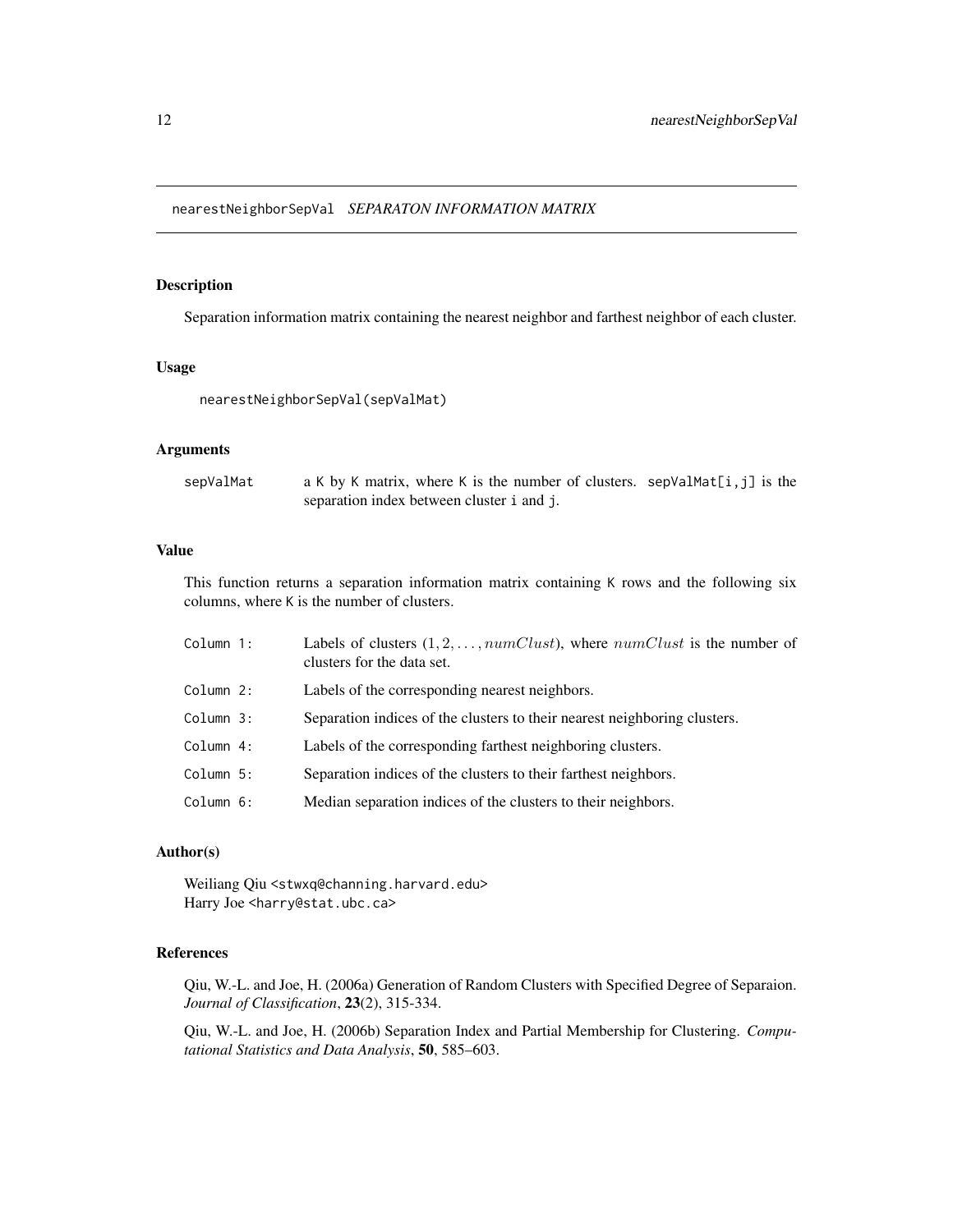# <span id="page-12-0"></span>plot1DProjection 13

# Examples

```
n1<-50
mu1 < -c(0, 0)Sigma1<-matrix(c(2,1,1,5),2,2)
n2<-100
mu2 < -c(10, 0)Sigma2<-matrix(c(5,-1,-1,2),2,2)
n3<-30
mu3 < -c(10,10)Sigma3<-matrix(c(3,1.5,1.5,1),2,2)
projDir<-c(1, 0)
muMat<-rbind(mu1, mu2, mu3)
SigmaArray<sup><-</sup>array(0, c(2,2,3))
SigmaArray[,,1]<-Sigma1
SigmaArray[,,2]<-Sigma2
SigmaArray[,,3]<-Sigma3
tmp<-getSepProjTheory(muMat, SigmaArray, iniProjDirMethod="SL")
sepValMat<-tmp$sepValMat
nearestNeighborSepVal(sepValMat)
```
<span id="page-12-1"></span>

| plot1DProjection | PLOT A PAIR OF CLUSTERS AND THEIR DENSITY ESTIMATES. |
|------------------|------------------------------------------------------|
|                  | WHICH ARE PROJECTED ALONG A SPECIFIED 1-D PROJEC-    |
|                  | <b>TION DIRECTION</b>                                |

# Description

Plot a pair of clusters and their density estimates, which are projected along a specified 1-D projection direction.

# Usage

```
plot1DProjection(y1, y2, projDir,
  sepValMethod=c("normal", "quantile"), bw="nrd0",
 xlim=NULL, ylim=NULL,
  xlab="1-D projected clusters", ylab="density estimates",
  title="1-D Projected Clusters and their density estimates",
  font=2, font.lab=2, cex=1.2, cex.lab=1.2, cex.main=1.5,
  lwd=4, lty1=1, lty2=2, pch1=18, pch2=19, col1=2, col2=4,
  type="l", alpha=0.05, eps=1.0e-10, quiet=TRUE)
```

| v1             | Data matrix of cluster 1. Rows correspond to observations. Columns correspond<br>to variables. |
|----------------|------------------------------------------------------------------------------------------------|
| v <sub>2</sub> | Data matrix of cluster 2. Rows correspond to observations. Columns correspond<br>to variables. |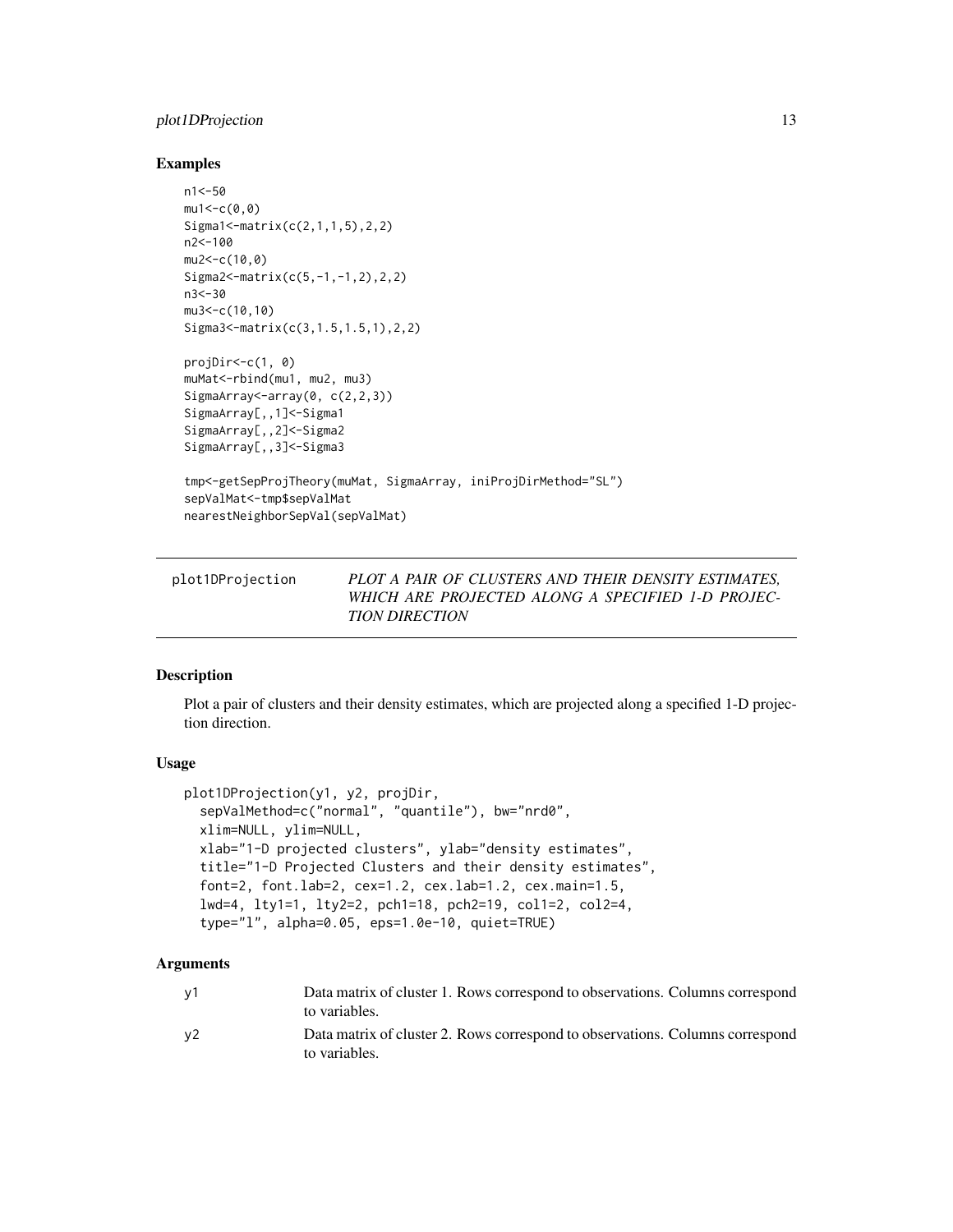| projDir          | 1-D projection direction along which two clusters will be projected.                                                                                                                                                                                                                                                                                                                                                                                                                                                                                                                                                                                        |
|------------------|-------------------------------------------------------------------------------------------------------------------------------------------------------------------------------------------------------------------------------------------------------------------------------------------------------------------------------------------------------------------------------------------------------------------------------------------------------------------------------------------------------------------------------------------------------------------------------------------------------------------------------------------------------------|
| sepValMethod     | Method to calculate separation index for a pair of clusters projected onto a 1-D<br>space. sepValMethod="quantile" indicates the quantile version of separation<br>index will be used: $sepVal = (L_2 - U_1)/(U_2 - L_1)$ where $L_i$ and $U_i$ , $i =$<br>$1, 2$ , are the lower and upper alpha/2 sample percentiles of projected cluster $i$ .<br>sepValMethod="normal" indicates the normal version of separation index will<br>be used: $sepVal = [(rbar_2 - xbar_1) - z_{\alpha/2}(s_1 + s_2)] / [(rbar_2 - xbar_1) +$<br>$z_{\alpha/2}(s_1+s_2)$ , where $xbar_i$ and $s_i$ are the sample mean and standard deviation<br>of projected cluster $i$ . |
| bw               | The smoothing bandwidth to be used by the function density.                                                                                                                                                                                                                                                                                                                                                                                                                                                                                                                                                                                                 |
| xlim             | Range of X axis.                                                                                                                                                                                                                                                                                                                                                                                                                                                                                                                                                                                                                                            |
| ylim             | Range of Y axis.                                                                                                                                                                                                                                                                                                                                                                                                                                                                                                                                                                                                                                            |
| xlab             | X axis label.                                                                                                                                                                                                                                                                                                                                                                                                                                                                                                                                                                                                                                               |
| ylab             | Y axis label.                                                                                                                                                                                                                                                                                                                                                                                                                                                                                                                                                                                                                                               |
| title            | Title of the plot.                                                                                                                                                                                                                                                                                                                                                                                                                                                                                                                                                                                                                                          |
| font             | An integer which specifies which font to use for text (see par).                                                                                                                                                                                                                                                                                                                                                                                                                                                                                                                                                                                            |
| font.lab         | The font to be used for x and y labels (see par).                                                                                                                                                                                                                                                                                                                                                                                                                                                                                                                                                                                                           |
| cex              | A numerical value giving the amount by which plotting text and symbols should<br>be scaled relative to the default (see par).                                                                                                                                                                                                                                                                                                                                                                                                                                                                                                                               |
| cex.lab          | The magnification to be used for x and y labels relative to the current setting of<br>'cex' (see par).                                                                                                                                                                                                                                                                                                                                                                                                                                                                                                                                                      |
| cex.main         | The magnification to be used for main titles relative to the current setting of<br>'cex' (see par).                                                                                                                                                                                                                                                                                                                                                                                                                                                                                                                                                         |
| lwd              | The line width, a \_positive\_ number, defaulting to '1' (see par).                                                                                                                                                                                                                                                                                                                                                                                                                                                                                                                                                                                         |
| lty1             | Line type for cluster 1 (see par).                                                                                                                                                                                                                                                                                                                                                                                                                                                                                                                                                                                                                          |
| lty2             | Line type for cluster 2 (see par).                                                                                                                                                                                                                                                                                                                                                                                                                                                                                                                                                                                                                          |
| pch1             | Either an integer specifying a symbol or a single character to be used as the<br>default in plotting points for cluster 1 (see points).                                                                                                                                                                                                                                                                                                                                                                                                                                                                                                                     |
| pch <sub>2</sub> | Either an integer specifying a symbol or a single character to be used as the<br>default in plotting points for cluster 2 (see points).                                                                                                                                                                                                                                                                                                                                                                                                                                                                                                                     |
| col1             | Color to indicates cluster 1.                                                                                                                                                                                                                                                                                                                                                                                                                                                                                                                                                                                                                               |
| col2             | Color to indicates cluster 2.                                                                                                                                                                                                                                                                                                                                                                                                                                                                                                                                                                                                                               |
| type             | What type of plot should be drawn (see plot).                                                                                                                                                                                                                                                                                                                                                                                                                                                                                                                                                                                                               |
| alpha            | Tuning parameter reflecting the percentage in the two tails of a projected cluster<br>that might be outlying.                                                                                                                                                                                                                                                                                                                                                                                                                                                                                                                                               |
| eps              | A small positive number to check if a quantitiy q is equal to zero. If $ q  <$ eps,<br>then we regard $q$ as equal to zero. eps is used to check the denominator in<br>the formula of the separation index is equal to zero. Zero-value denominator<br>indicates two clusters are totally overlapped. Hence the separation index is set<br>to be $-1$ . The default value of eps is $1.0e - 10$ .                                                                                                                                                                                                                                                           |
| quiet            | A flag to switch on/off the outputs of intermediate results and/or possible warn-<br>ing messages. The default value is TRUE.                                                                                                                                                                                                                                                                                                                                                                                                                                                                                                                               |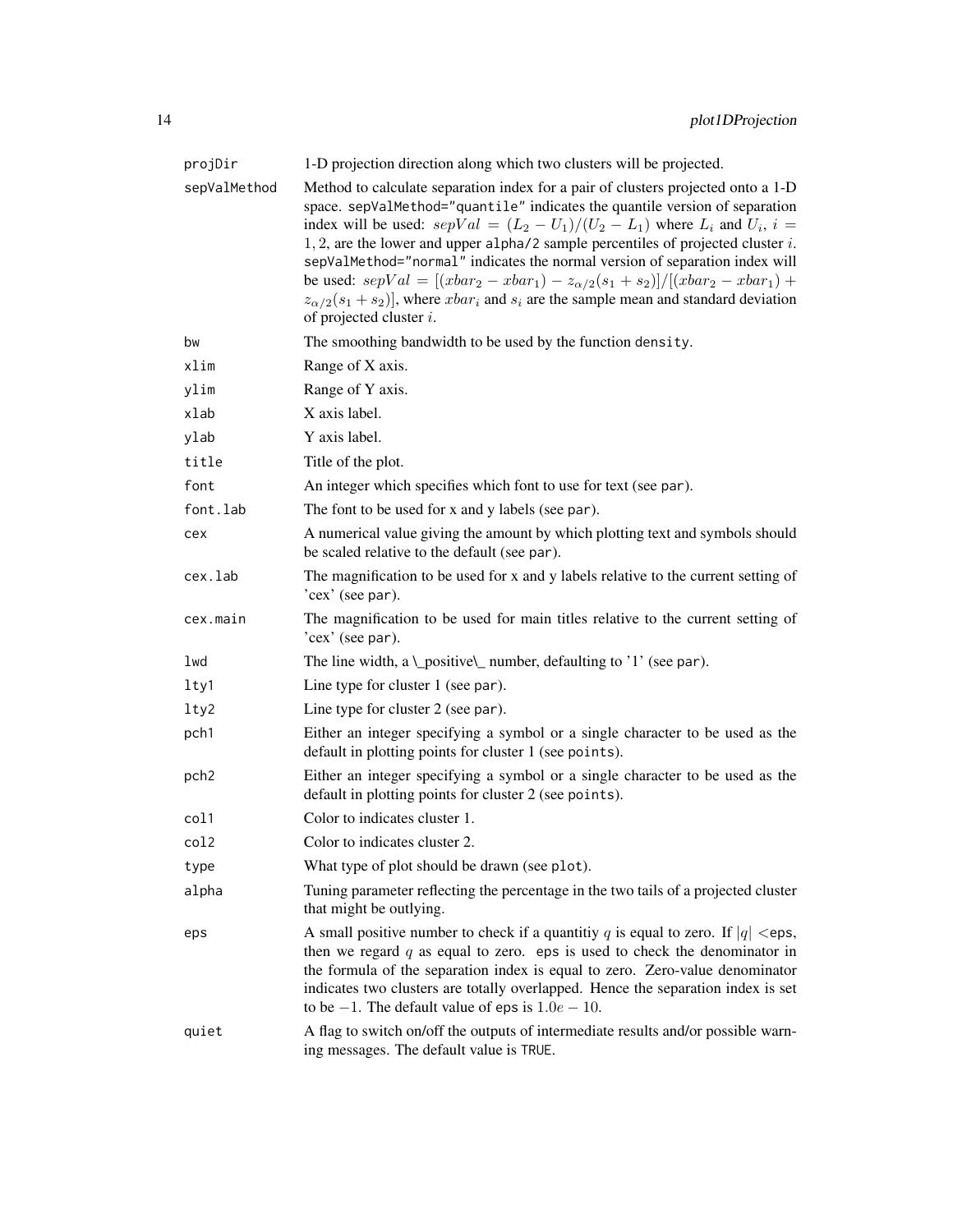# <span id="page-14-0"></span>plot1DProjection 15

# Details

The ticks along X axis indicates the positions of points of the projected two clusters. The positions of  $L_i$  and  $U_i$ ,  $i = 1, 2$ , are also indicated on X axis, where  $L_i$  and  $U_i$  are the lower and upper  $\alpha/2$  sample percentiles of cluster i if sepValMethod="quantile". If sepValMethod="normal",  $L_i = xbar_i - z_{\alpha/2} s_i$ , where  $xbar_i$  and  $s_i$  are the sample mean and standard deviation of cluster i, and  $z_{\alpha/2}$  is the upper  $\alpha/2$  percentile of standard normal distribution.

#### Value

| sepVal  | value of the separation index for the projected two clusters along the projection<br>direction projetion.                                                          |
|---------|--------------------------------------------------------------------------------------------------------------------------------------------------------------------|
| projDir | projection direction. To make sure the projected cluster 1 is on the left-hand side<br>of the projected cluster 2, the input projDir might be changed to -projDir. |

# Author(s)

Weiliang Qiu <stwxq@channing.harvard.edu> Harry Joe <harry@stat.ubc.ca>

# References

Qiu, W.-L. and Joe, H. (2006) Separation Index and Partial Membership for Clustering. *Computational Statistics and Data Analysis*, 50, 585–603.

# See Also

[plot2DProjection](#page-15-1) [viewClusters](#page-26-1)

#### Examples

```
n1<-50
mu1<-c(0,0)Sigma1<-matrix(c(2,1,1,5),2,2)
n2<-100
mu2<-c(10,0)Sigma2<-matrix(c(5,-1,-1,2),2,2)
projDir<-c(1, 0)
library(MASS)
set.seed(1234)
y1<-mvrnorm(n1, mu1, Sigma1)
y2<-mvrnorm(n2, mu2, Sigma2)
y <-rbind(y1, y2)
cl<-rep(1:2, c(n1, n2))
b<-getSepProjData(y, cl, iniProjDirMethod="SL", projDirMethod="newton")
# projection direction for clusters 1 and 2
projDir<-b$projDirArray[1,2,]
plot1DProjection(y1, y2, projDir)
```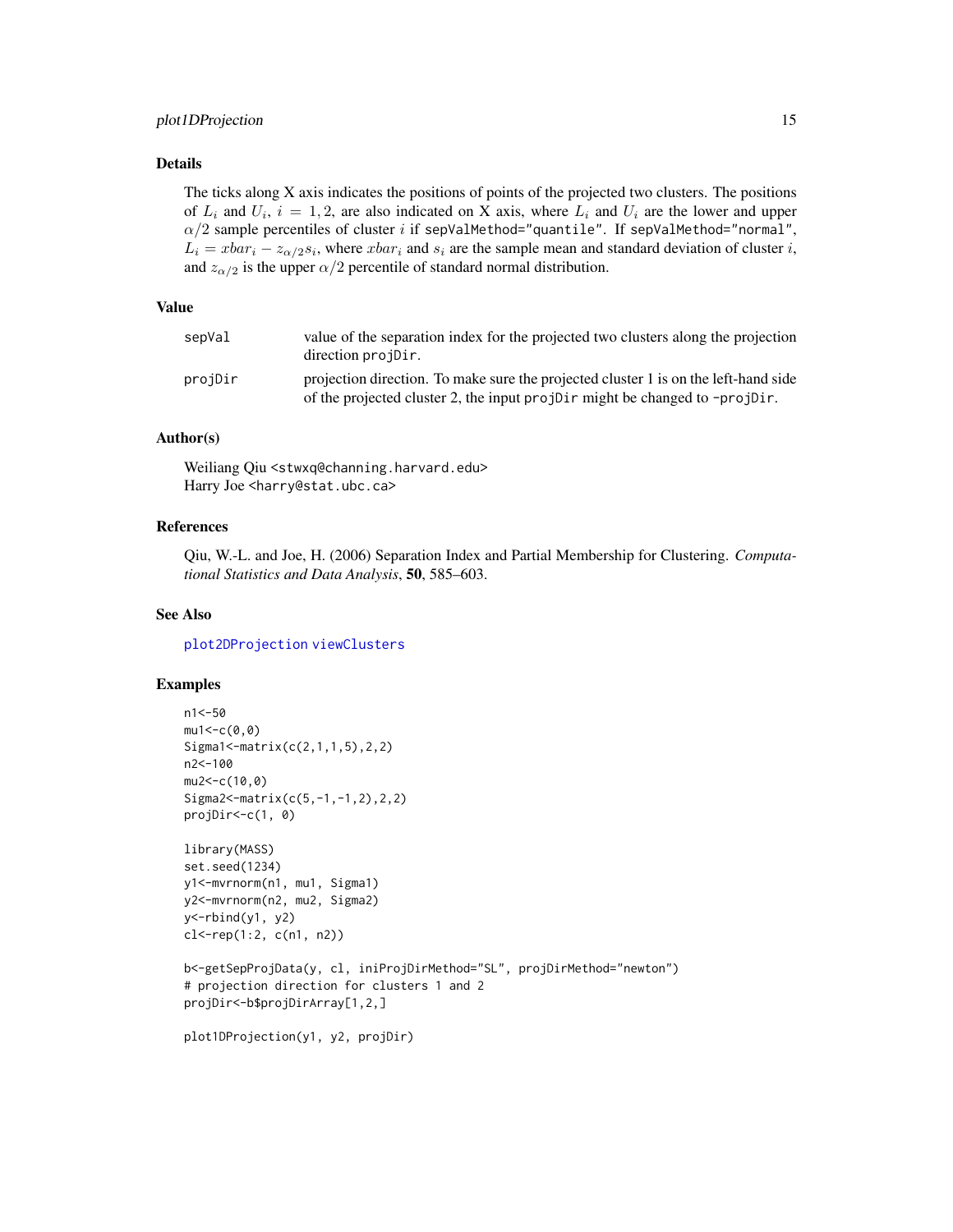<span id="page-15-1"></span><span id="page-15-0"></span>

# Description

Plot a pair of clusters along a 2-D projection space.

# Usage

```
plot2DProjection(y1, y2, projDir,
  sepValMethod=c("normal", "quantile"),
  iniProjDirMethod=c("SL", "naive"),
 projDirMethod=c("newton", "fixedpoint"),
  xlim=NULL, ylim=NULL,
 xlab="1st projection direction",
 ylab="2nd projection direction",
  title="Scatter plot of 2-D Projected Clusters",
  font=2, font.lab=2, cex=1.2, cex.lab=1, cex.main=1.5,
  lwd=4, lty1=1, lty2=2, pch1=18, pch2=19, col1=2, col2=4,
  alpha=0.05, ITMAX=20, eps=1.0e-10, quiet=TRUE)
```

| y1               | Data matrix of cluster 1. Rows correspond to observations. Columns correspond<br>to variables.                                                                                                                                                                                                                                                                                                                                                                                                                                                                                                                                                           |
|------------------|----------------------------------------------------------------------------------------------------------------------------------------------------------------------------------------------------------------------------------------------------------------------------------------------------------------------------------------------------------------------------------------------------------------------------------------------------------------------------------------------------------------------------------------------------------------------------------------------------------------------------------------------------------|
| y2               | Data matrix of cluster 2. Rows correspond to observations. Columns correspond<br>to variables.                                                                                                                                                                                                                                                                                                                                                                                                                                                                                                                                                           |
| projDir          | 1-D projection direction along which two clusters will be projected.                                                                                                                                                                                                                                                                                                                                                                                                                                                                                                                                                                                     |
| sepValMethod     | Method to calculate separation index for a pair of clusters projected onto a 1-D<br>space. sepValMethod="quantile" indicates the quantile version of separation<br>index will be used: $sepVal = (L_2 - U_1)/(U_2 - L_1)$ where $L_i$ and $U_i$ , $i =$<br>1, 2, are the lower and upper alpha/2 sample percentiles of projected cluster $i$ .<br>sepValMethod="normal" indicates the normal version of separation index will<br>be used: $sepVal = [(rbar_2 - xbar_1) - z_{\alpha/2}(s_1 + s_2)] / [(rbar_2 - xbar_1) +$<br>$z_{\alpha/2}(s_1+s_2)$ , where $xbar_i$ and $s_i$ are the sample mean and standard deviation<br>of projected cluster $i$ . |
| iniProjDirMethod |                                                                                                                                                                                                                                                                                                                                                                                                                                                                                                                                                                                                                                                          |
|                  | Indicating the method to get initial projection direction when calculating the<br>separation index between a pair of clusters (c.f. Qiu and Joe, 2006a, 2006b).<br>iniProjDirMethod="SL" indicates the initial projection direction is the sample<br>version of the SL's projection direction (Su and Liu, 1993) $(\Sigma_1 + \Sigma_2)^{-1}$ ( $\mu_2 - \mu_1$ )<br>iniProjDirMethod="naive" indicates the initial projection direction is $\mu_2 - \mu_1$                                                                                                                                                                                              |
| projDirMethod    | Indicating the method to get the optimal projection direction when calculating<br>the separation index between a pair of clusters (c.f. Qiu and Joe, 2006a, 2006b).<br>projDirMethod="newton" indicates we use the Newton-Raphson method to<br>search the optimal projection direction (c.f. Qiu and Joe, 2006a). This requires                                                                                                                                                                                                                                                                                                                          |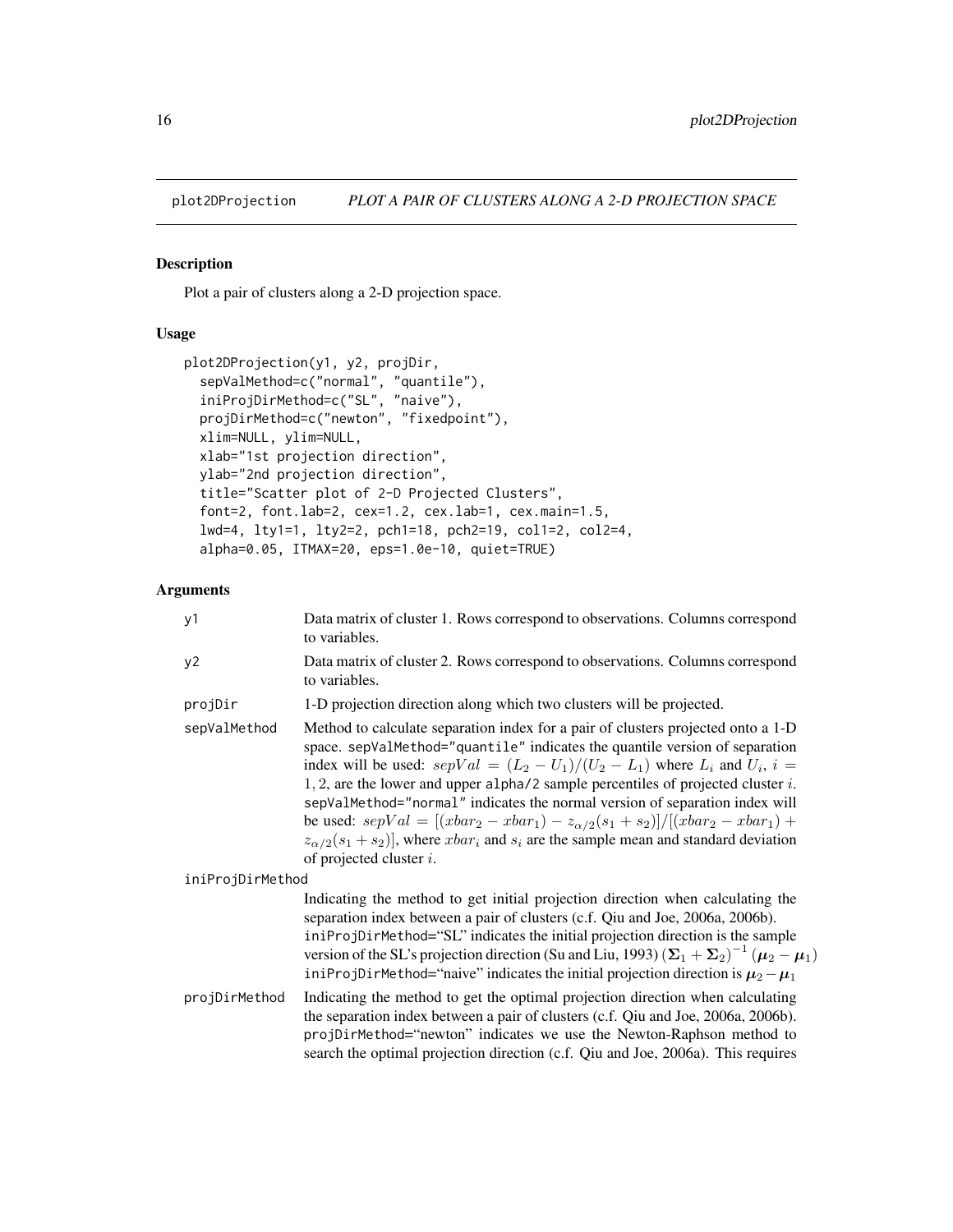|                  | the assumptions that both covariance matrices of the pair of clusters are positive-<br>definite. If this assumption is violated, the "fixedpoint" method could be used.<br>The "fixedpoint" method iteratively searches the optimal projection direction<br>based on the first derivative of the separation index to the project direction (c.f.<br>Qiu and Joe, 2006b).                          |
|------------------|---------------------------------------------------------------------------------------------------------------------------------------------------------------------------------------------------------------------------------------------------------------------------------------------------------------------------------------------------------------------------------------------------|
| xlim             | Range of X axis.                                                                                                                                                                                                                                                                                                                                                                                  |
| ylim             | Range of Y axis.                                                                                                                                                                                                                                                                                                                                                                                  |
| xlab             | X axis label.                                                                                                                                                                                                                                                                                                                                                                                     |
| ylab             | Y axis label.                                                                                                                                                                                                                                                                                                                                                                                     |
| title            | Title of the plot.                                                                                                                                                                                                                                                                                                                                                                                |
| font             | An integer which specifies which font to use for text (see par).                                                                                                                                                                                                                                                                                                                                  |
| font.lab         | The font to be used for x and y labels (see par).                                                                                                                                                                                                                                                                                                                                                 |
| cex              | A numerical value giving the amount by which plotting text and symbols should<br>be scaled relative to the default (see par).                                                                                                                                                                                                                                                                     |
| cex.lab          | The magnification to be used for x and y labels relative to the current setting of<br>'cex' (see par).                                                                                                                                                                                                                                                                                            |
| cex.main         | The magnification to be used for main titles relative to the current setting of<br>'cex' (see par).                                                                                                                                                                                                                                                                                               |
| lwd              | The line width, a \_positive\_ number, defaulting to '1' (see par).                                                                                                                                                                                                                                                                                                                               |
| lty1             | Line type for cluster 1 (see par).                                                                                                                                                                                                                                                                                                                                                                |
| lty2             | Line type for cluster 2 (see par).                                                                                                                                                                                                                                                                                                                                                                |
| pch1             | Either an integer specifying a symbol or a single character to be used as the<br>default in plotting points for cluster 1 (see points).                                                                                                                                                                                                                                                           |
| pch <sub>2</sub> | Either an integer specifying a symbol or a single character to be used as the<br>default in plotting points for cluster 2 (see points).                                                                                                                                                                                                                                                           |
| col1             | Color to indicates cluster 1.                                                                                                                                                                                                                                                                                                                                                                     |
| col2             | Color to indicates cluster 2.                                                                                                                                                                                                                                                                                                                                                                     |
| alpha            | Tuning parameter reflecting the percentage in the two tails of a projected cluster<br>that might be outlying.                                                                                                                                                                                                                                                                                     |
| <b>ITMAX</b>     | Maximum iteration allowed when iteratively calculating the optimal projection<br>direction. The actual number of iterations is usually much less than the default<br>value 20.                                                                                                                                                                                                                    |
| eps              | A small positive number to check if a quantitiy q is equal to zero. If $ q  <$ eps,<br>then we regard $q$ as equal to zero. eps is used to check the denominator in<br>the formula of the separation index is equal to zero. Zero-value denominator<br>indicates two clusters are totally overlapped. Hence the separation index is set<br>to be $-1$ . The default value of eps is $1.0e - 10$ . |
| quiet            | A flag to switch on/off the outputs of intermediate results and/or possible warn-<br>ing messages. The default value is TRUE.                                                                                                                                                                                                                                                                     |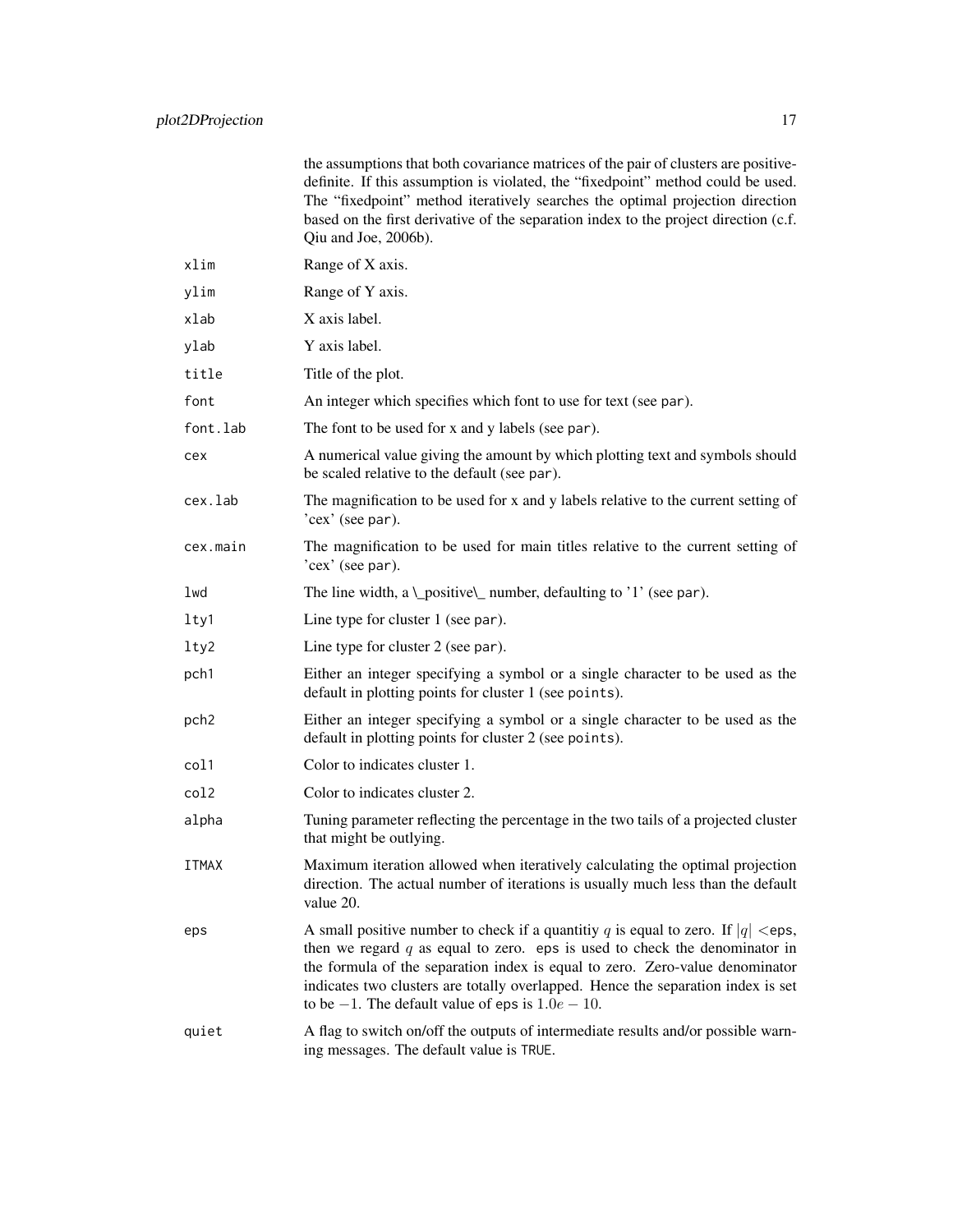### Details

To get the second projection direction, we first construct an orthogonal matrix with first column projDir. Then we rotate the data points according to this orthogonal matrix. Next, we remove the first dimension of the rotated data points, and obtain the optimal projection direction projDir2 for the rotated data points in the remaining dimensions. Finally, we rotate the vector projDir3=(0, projDir2) back to the original space. The vector projDir3 is the second projection direction.

The ticks along X axis indicates the positions of points of the projected two clusters. The positions of  $L_i$  and  $U_i$ ,  $i = 1, 2$ , are also indicated on X axis, where  $L_i$  and  $U_i$  are the lower and upper  $\alpha/2$  sample percentiles of cluster i if sepValMethod="quantile". If sepValMethod="normal",  $L_i = xbar_i - z_{\alpha/2} s_i$ , where  $xbar_i$  and  $s_i$  are the sample mean and standard deviation of cluster i, and  $z_{\alpha/2}$  is the upper  $\alpha/2$  percentile of standard normal distribution.

#### Value

| sepValx | value of the separation index for the projected two clusters along the 1st projec-<br>tion direction. |
|---------|-------------------------------------------------------------------------------------------------------|
| sepValy | value of the separation index for the projected two clusters along the 2nd pro-<br>jection direction. |
| 02      | 1st column is the 1st projection direction. 2nd column is the 2nd projection<br>direction.            |

### Author(s)

Weiliang Qiu <stwxq@channing.harvard.edu> Harry Joe <harry@stat.ubc.ca>

#### References

Qiu, W.-L. and Joe, H. (2006a) Generation of Random Clusters with Specified Degree of Separaion. *Journal of Classification*, 23(2), 315-334.

Qiu, W.-L. and Joe, H. (2006b) Separation Index and Partial Membership for Clustering. *Computational Statistics and Data Analysis*, 50, 585–603.

# See Also

[plot1DProjection](#page-12-1) [viewClusters](#page-26-1)

# Examples

```
n1<-50
mu1 < -c(0, 0)Sigma1<-matrix(c(2,1,1,5),2,2)
n2<-100
mu2<-c(10,0)
Sigma2<-matrix(c(5,-1,-1,2),2,2)
projDir<-c(1, 0)
library(MASS)
```
set.seed(1234)

<span id="page-17-0"></span>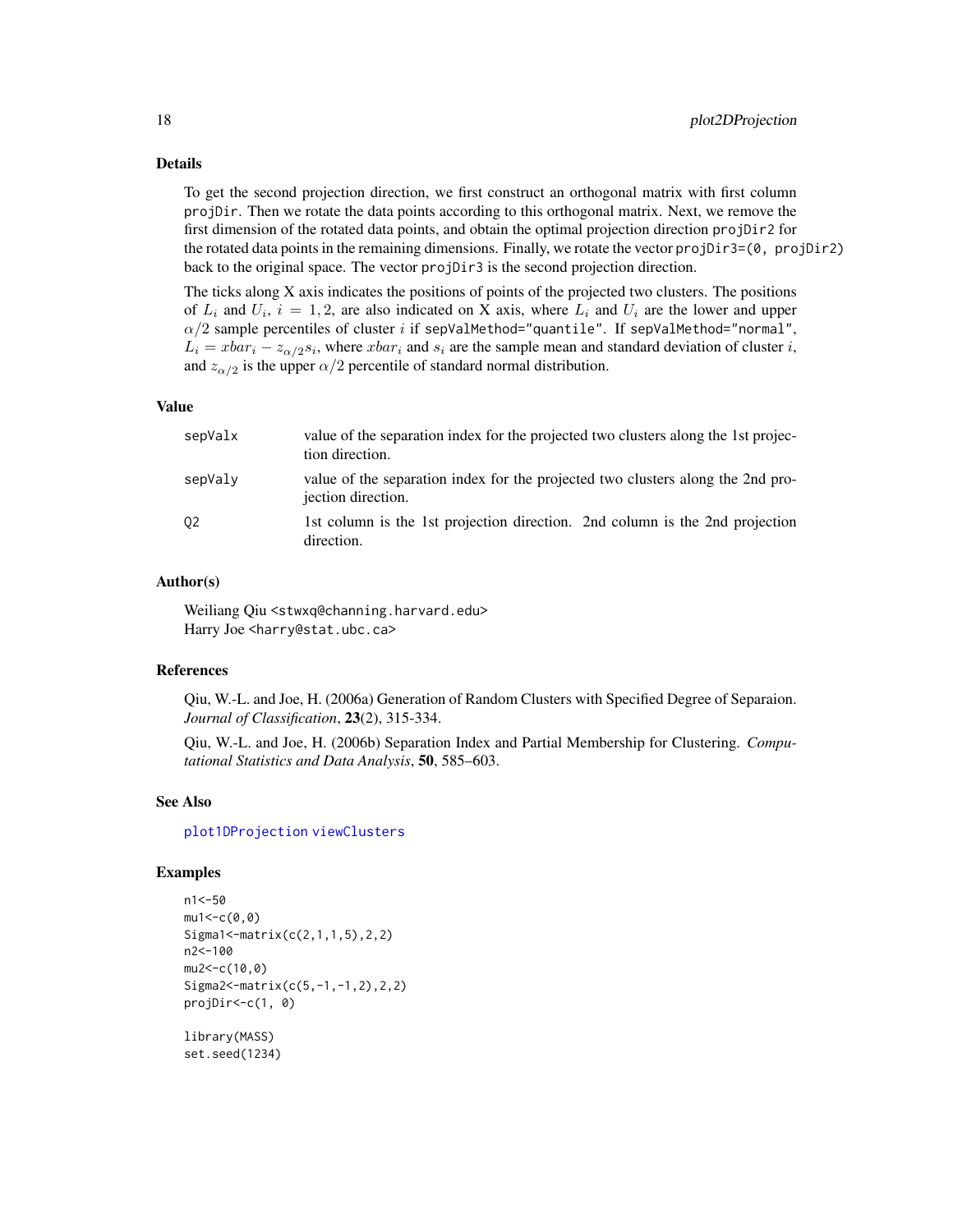#### <span id="page-18-0"></span>rcorrmatrix 19

```
y1<-mvrnorm(n1, mu1, Sigma1)
y2<-mvrnorm(n2, mu2, Sigma2)
y<-rbind(y1, y2)
cl < -rep(1:2, c(n1, n2))b<-getSepProjData(y, cl, iniProjDirMethod="SL", projDirMethod="newton")
# projection direction for clusters 1 and 2
projDir<-b$projDirArray[1,2,]
par(mfrow=c(2,1))
plot1DProjection(y1, y2, projDir)
plot2DProjection(y1, y2, projDir)
```
# rcorrmatrix *GENERATE A RANDOM CORRELATION MATRIX BASED ON RAN-DOM PARTIAL CORRELATIONS*

# Description

Generate a random correlation matrix based on random partial correlations.

# Usage

```
rcorrmatrix(d,alphad=1)
```
# Arguments

| d      | Dimension of the matrix, d should be a non-negative integer.                                                                                                                                                                                                                                                                                                                                                                                                                                |
|--------|---------------------------------------------------------------------------------------------------------------------------------------------------------------------------------------------------------------------------------------------------------------------------------------------------------------------------------------------------------------------------------------------------------------------------------------------------------------------------------------------|
| alphad | $\alpha$ parameter for partial of 1, d given 2, , $d-1$ , for generating random cor-<br>relation matrix based on the method proposed by Joe $(2006)$ , where d is the<br>dimension of the correlation matrix. The default value alphad $= 1$ leads to a<br>random matrix which is uniform over space of positive definite correlation ma-<br>trices. Each correlation has a $Beta(a, a)$ distribution on $(-1, 1)$ where $a =$<br>$alpha + (d - 2)/2$ . alphad should be a positive number. |

# Value

A correlation matrix.

# Author(s)

Weiliang Qiu <stwxq@channing.harvard.edu> Harry Joe <harry@stat.ubc.ca>

# References

Joe, H. (2006) Generating Random Correlation Matrices Based on Partial Correlations. *Journal of Multivariate Analysis*, 97, 2177–2189.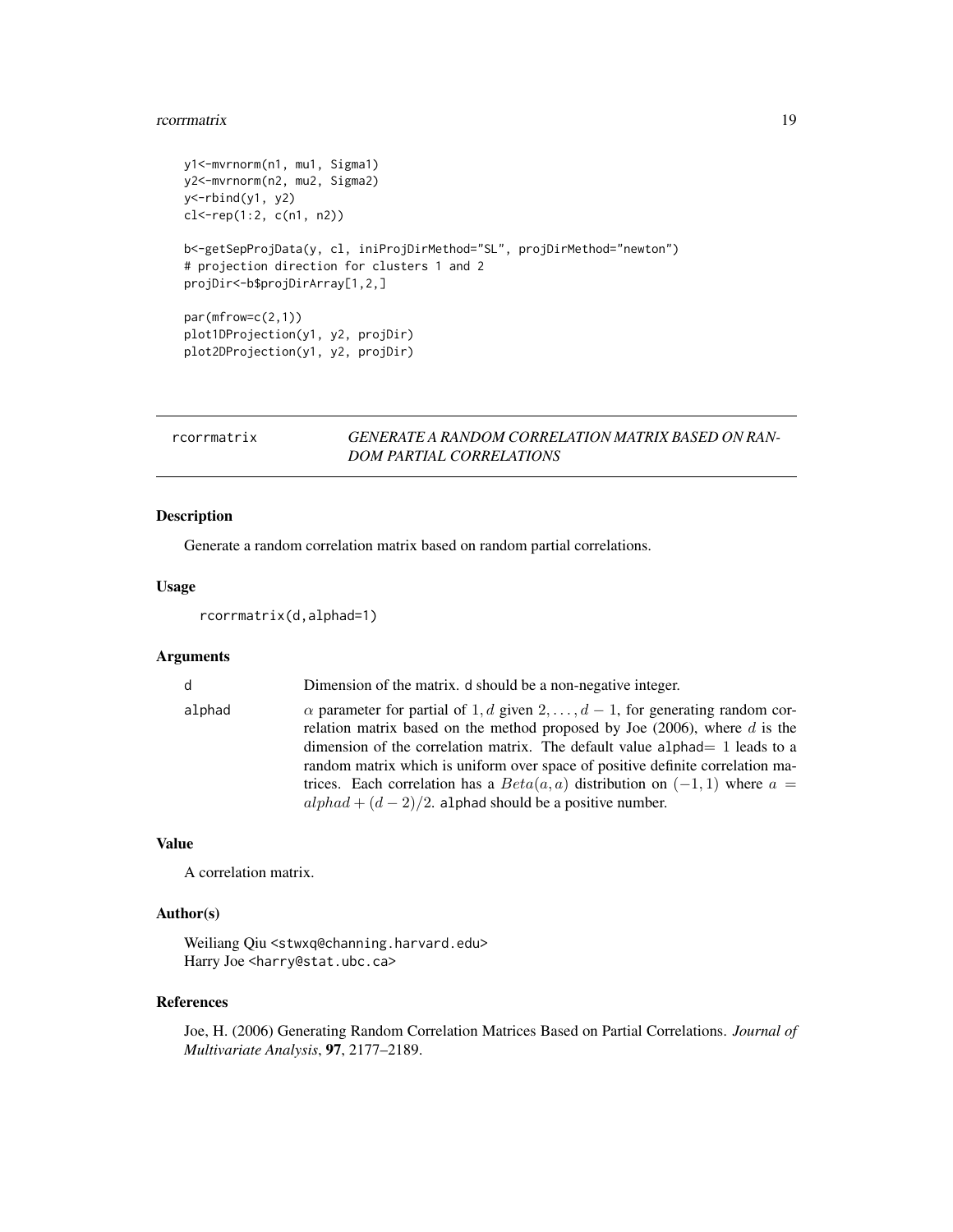# Examples

```
rcorrmatrix(3)
rcorrmatrix(5)
rcorrmatrix(5,alphad=2.5)
```
# sepIndex *MEASURE THE MAGNITUDE OF THE GAP OR SPARSE AREA BE-TWEEN A PAIR OF CLUSTERS ALONG THE SPECIFIED PROJEC-TION DIRECTION*

# Description

Measure the magnitude of the gap or sparse area between a pair of clusters (or cluster distributions) along the specified projection direction.

# Usage

```
sepIndexTheory(projDir, mu1, Sigma1, mu2, Sigma2,
                         alpha=0.05, eps=1.0e-10, quiet=TRUE)
```
sepIndexData(projDir, y1, y2, alpha=0.05, eps=1.0e-10, quiet=TRUE)

# Arguments

| projDir | Projection direction.                                                                                                                                                                                                                    |
|---------|------------------------------------------------------------------------------------------------------------------------------------------------------------------------------------------------------------------------------------------|
| mu1     | Mean vector of cluster 1.                                                                                                                                                                                                                |
| Sigma1  | Covariance matrix of cluster 1.                                                                                                                                                                                                          |
| mu2     | Mean vector of cluster 2.                                                                                                                                                                                                                |
| Sigma2  | Covariance matrix of cluster 2.                                                                                                                                                                                                          |
| y1      | Data matrix of cluster 1. Rows correspond to observations. Columns correspond<br>to variables.                                                                                                                                           |
| y2      | Data matrix of cluster 2. Rows correspond to observations. Columns correspond<br>to variables.                                                                                                                                           |
| alpha   | Tuning parameter reflecting the percentage in the two tails of a projected cluster<br>that might be outlying. We set alpha $= 0.05$ like we set the significance level in<br>hypothesis testing as 0.05.                                 |
| eps     | Convergence threshold. A small positive number to check if a quantitiy $q$ is<br>equal to zero. If $ q  <$ eps, then we regard q is equal to zero. eps is used to<br>check if an algorithm converges. The default value is $1.0e - 10$ . |
| quiet   | A flag to switch on/off the outputs of intermediate results and/or possible warn-<br>ing messages. The default value is TRUE.                                                                                                            |

# Value

The value of the separation index defined in Qiu and Joe (2006).

<span id="page-19-0"></span>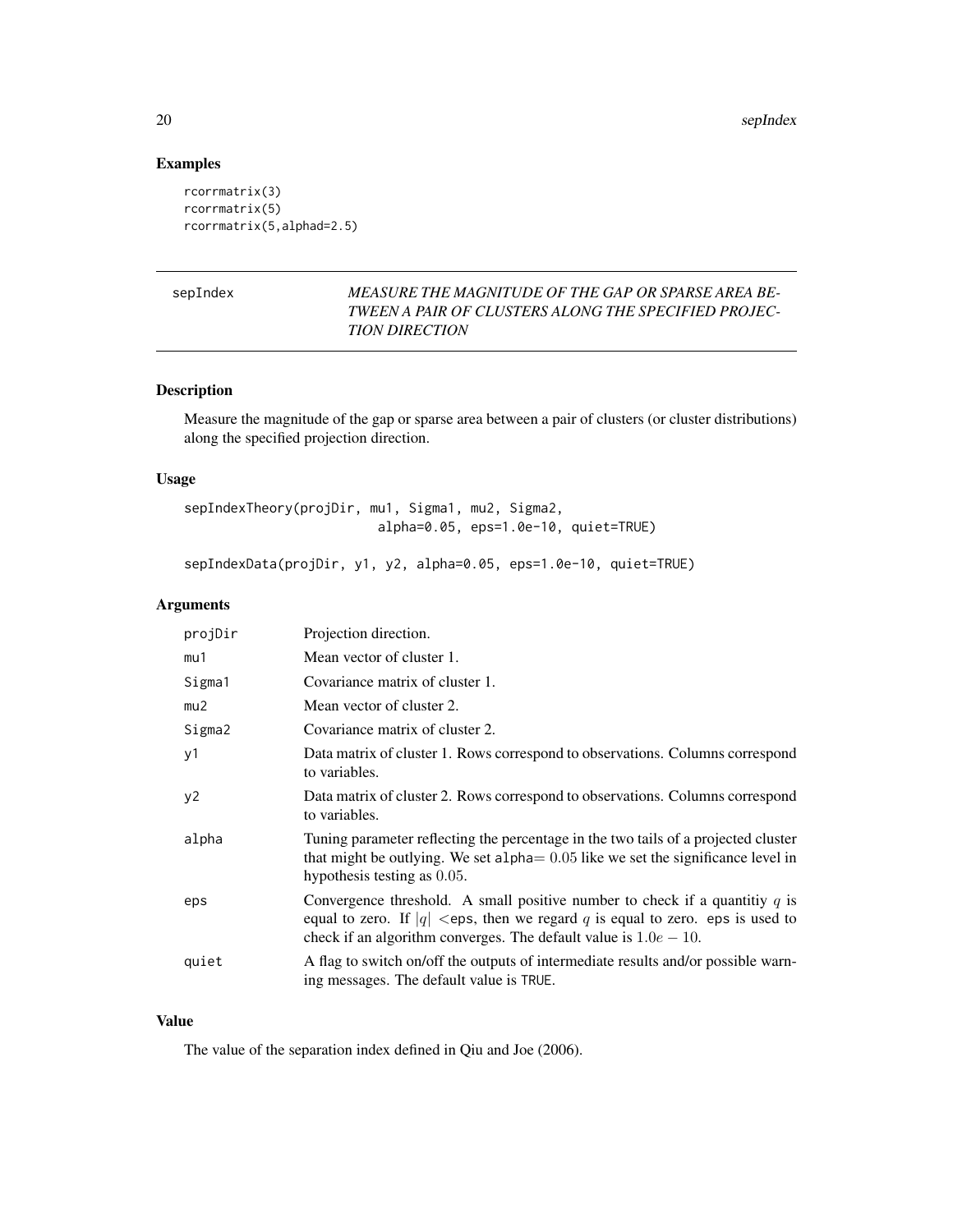# <span id="page-20-0"></span>simClustDesign 21

# Author(s)

Weiliang Qiu <stwxq@channing.harvard.edu> Harry Joe <harry@stat.ubc.ca>

# References

Qiu, W.-L. and Joe, H. (2006) Separation Index and Partial Membership for Clustering. *Computational Statistics and Data Analysis*, 50, 585–603.

# Examples

```
n1<-50
mu1 < -c(0, 0)Sigma1<-matrix(c(2,1,1,5),2,2)
n2<-100
mu2 < -c(10, 0)Sigma2<-matrix(c(5,-1,-1,2),2,2)
projDir<-c(1, 0)
sepIndexTheory(projDir, mu1, Sigma1, mu2, Sigma2)
library(MASS)
y1<-mvrnorm(n1, mu1, Sigma1)
y2<-mvrnorm(n2, mu2, Sigma2)
sepIndexData(projDir, y1, y2)
```
simClustDesign *DESIGN FOR RANDOM CLUSTER GENERATION WITH SPECI-FIED DEGREE OF SEPARATION*

# Description

Generating data sets via a factorial design, which has factors: degree of separation, number of clusters, number of non-noisy variables, number of noisy variables. The separation between any cluster and its nearest neighboring clusters can be set to a specified value. The covariance matrices of clusters can have arbitrary diameters, shapes and orientations.

# Usage

```
simClustDesign(numClust=c(3,6,9),
               sepVal=c(0.01, 0.21, 0.342),
               sepLabels=c("L", "M", "H"),
               numNonNoisy=c(4,8,20),
               numNoisy=NULL,
               numOutlier=0,
               numReplicate=3,
               fileName="test",
               clustszind=2,
```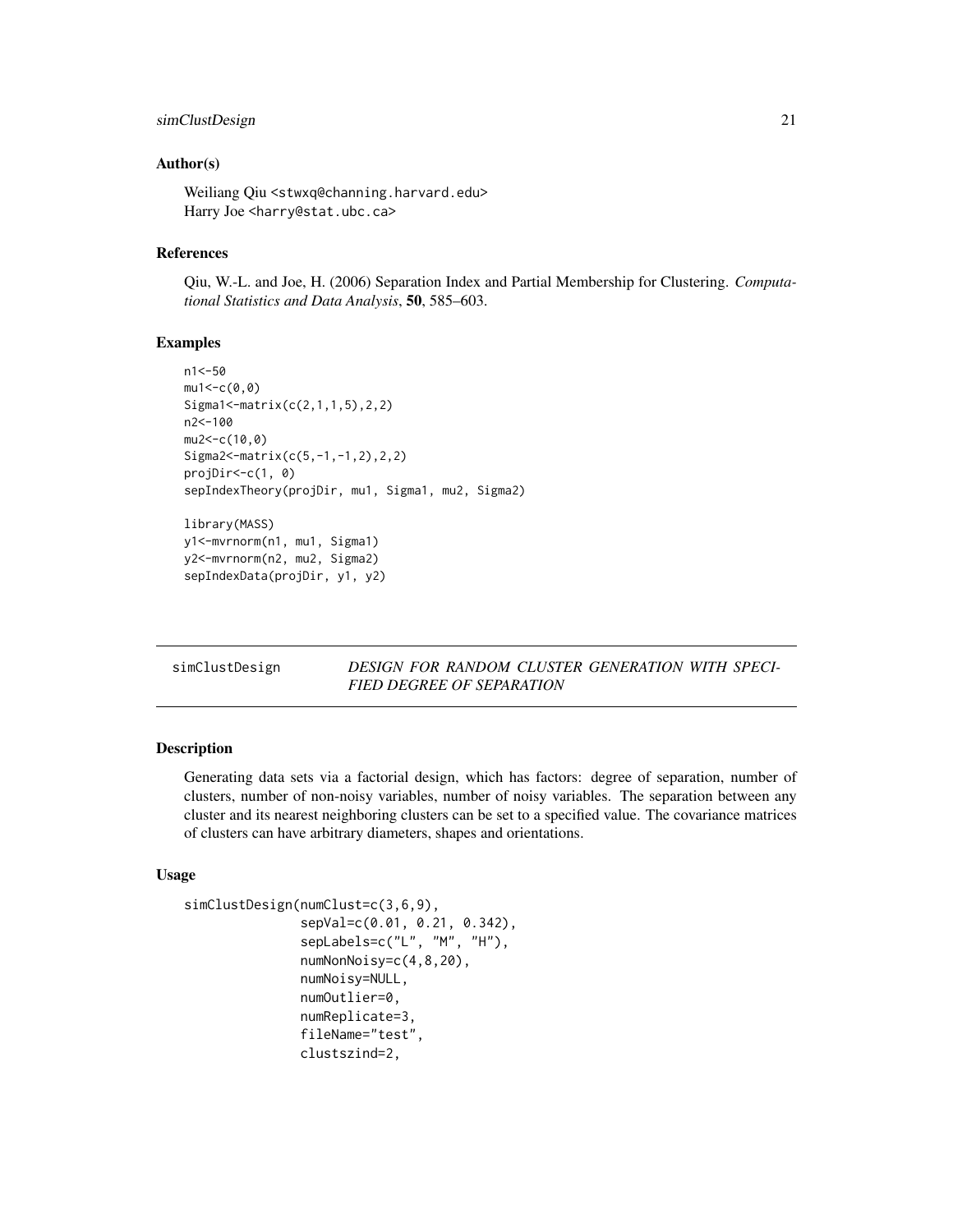```
clustSizeEq=50,
rangeN=c(50,200),
clustSizes=NULL,
covMethod=c("eigen", "onion", "c-vine", "unifcorrmat"),
rangeVar=c(1, 10),
lambdaLow=1,
ratioLambda=10,
alphad=1,
eta=1,
rotateind=TRUE,
iniProjDirMethod=c("SL", "naive"),
projDirMethod=c("newton", "fixedpoint"),
alpha=0.05,
ITMAX=20,
eps=1.0e-10,
quiet=TRUE,
outputDatFlag=TRUE,
outputLogFlag=TRUE,
outputEmpirical=TRUE,
outputInfo=TRUE)
```

| numClust     | Vector of the number of clusters for data sets in the design.                                                                                                                                                                                                                                                                                                                                                                                                                                                                                                                                                                                                          |
|--------------|------------------------------------------------------------------------------------------------------------------------------------------------------------------------------------------------------------------------------------------------------------------------------------------------------------------------------------------------------------------------------------------------------------------------------------------------------------------------------------------------------------------------------------------------------------------------------------------------------------------------------------------------------------------------|
| sepVal       | Vector of desired values of the separation index between clusters and their near-<br>est neighboring clusters. Each element of sepVal can take values within the<br>interval $[-1, 1)$ . The closer to 1 an element of sepVal is, the more separated<br>the pair of clusters are. The values $0.01, 0.21, 0.34$ are the values of the sep-<br>aration index for two univariate clusters generated from $N(0, 1)$ and $N(0, A)$ ,<br>where $A = 4, 6, 8$ , respectively. sepVal= $0.01(A = 4)$ indicates a close clus-<br>ter structure. sep $Val = 0.21(A = 6)$ indicates a separated cluster structure.<br>sepVal = $0.34(A = 8)$ indicates a well-separated cluster. |
| sepLabels    | Labels for "close", "separated", and "well-separated" cluster structures. By de-<br>fault, "L" (low) means "close", "M" (medium) means "separated", "H" (high)<br>means "well-separated".                                                                                                                                                                                                                                                                                                                                                                                                                                                                              |
| numNonNoisy  | Vector of the number of non-noisy variables.                                                                                                                                                                                                                                                                                                                                                                                                                                                                                                                                                                                                                           |
| numNoisy     | Vectors of the number of noisy variables. The default value of num Noisy is NULL<br>so that the program can automatically assign the value of numNoisy as a vector<br>with elements $1, round(p1/2), p1$ .                                                                                                                                                                                                                                                                                                                                                                                                                                                             |
| numOutlier   | The number or ratio of outliers. If numOutlier is a positive integer, then numOutlier<br>means the number of outliers. If numOutlier is a real number between $(0, 1)$ ,<br>then numOutlier means the ratio of outliers, i.e. the number of outliers is equal<br>to round(num0utlier* $n_1$ ), where $n_1$ is the total number of non-outliers. If<br>numOutlier is a real number greater than 1, then numOutlier is rounded to an<br>integer.                                                                                                                                                                                                                         |
| numReplicate | Number of data sets to be generated for the same cluster structure specified<br>by the other arguments of the function genRandomClust. The default value 3<br>follows the design in Milligan (1985).                                                                                                                                                                                                                                                                                                                                                                                                                                                                   |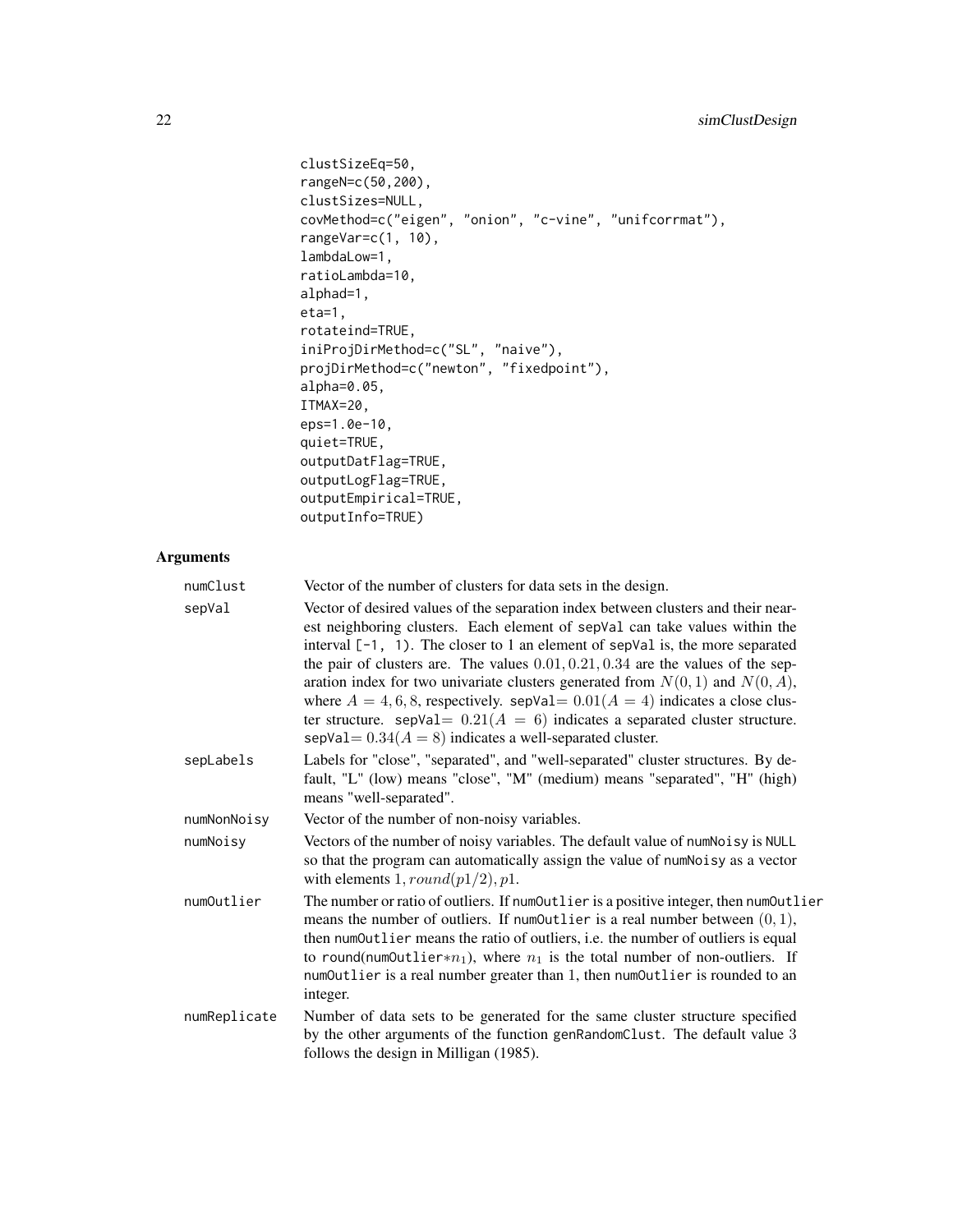- fileName The first part of the names of data files that record the generated data sets and associated information, such as cluster membership of data points, labels of noisy variables, separation index matrix, projection directions, etc. (see details). The default value of fileName is 'test'.
- clustszind Cluster size indicator. clustszind  $= 1$  indicates that all cluster have equal size. The size is specified by the argument clustSizeEq. clustszind=  $2$  indicates that the cluster sizes are randomly generated from the range specified by the argument rangeN.  $cluster = 3$  indicates that the cluster sizes are specified via the vector clustSizes. The default value is 2 so that the generated clusters are more realistic.
- clustSizeEq Cluster size. If the argument clustszind= 1, then all clusters will have the equal number clustSizeEq of data points. The value of clustSizeEq should be large enough to get non-singular cluster covariance matrices. We recommend the clustSizeEq is at least  $10 * p$ , where p is the total number of variables (including both non-noisy and noisy variables). The default value 100 is a reasonable cluster size.
- rangeN The range of cluster sizes. If clustszind= 2, then cluster sizes will be randomly generated from the range specified by rangeN. The lower bound of the number of clusters should be large enough to get non-singular cluster covariance matrices. We recommend the minimum cluster size is at least  $10 * p$ , where p is the total number of variables (including both non-noisy and noisy variables). The default range is [50, 200] which can produce reasonable variability of cluster sizes.
- clustSizes The sizes of clusters. If clustszind= 3, then cluster sizes will be specified by the vector clustSizes. We recommend the minimum cluster size is at least  $10 * p$ , where p is the total number of variables (including both non-noisy and noisy variables). The user needs to specify the value of clustSizes. Therefore, we set the default value of clustSizes as NULL.
- covMethod Method to generate covariance matrices for clusters (see details). The default method is 'eigen' so that the user can directly specify the range of the diameters of clusters.
- rangeVar Range for variances of a covariance matrix (see details). The default range is [1, 10] which can generate reasonable variability of variances.
- lambdaLow Lower bound of the eigenvalues of cluster covariance matrices. If the argument covMethod="eigen", we need to generate eigenvalues for cluster covariance matrices. The eigenvalues are randomly generated from the interval [lambdaLow, lambdaLow∗ratioLambda]. In our experience, lambdaLow= 1 and ratioLambda= 10 can give reasonable variability of the diameters of clusters. lambdaLow should be positive.
- ratioLambda The ratio of the upper bound of the eigenvalues to the lower bound of the eigenvalues of cluster covariance matrices. If the argument covMethod="eigen", we need to generate eigenvalues for cluster covariance matrices. The eigenvalues are randomly generated from the interval [lambdaLow, lambdaLow∗ratioLambda]. In our experience, lambdaLow=  $1$  and ratioLambda=  $10$  can give reasonable variability of the diameters of clusters. ratioLambda should be larger than 1. alphad parameter for unificorrmat method to generate random correlation matrix alphad=1 for uniform. alphad should be positive.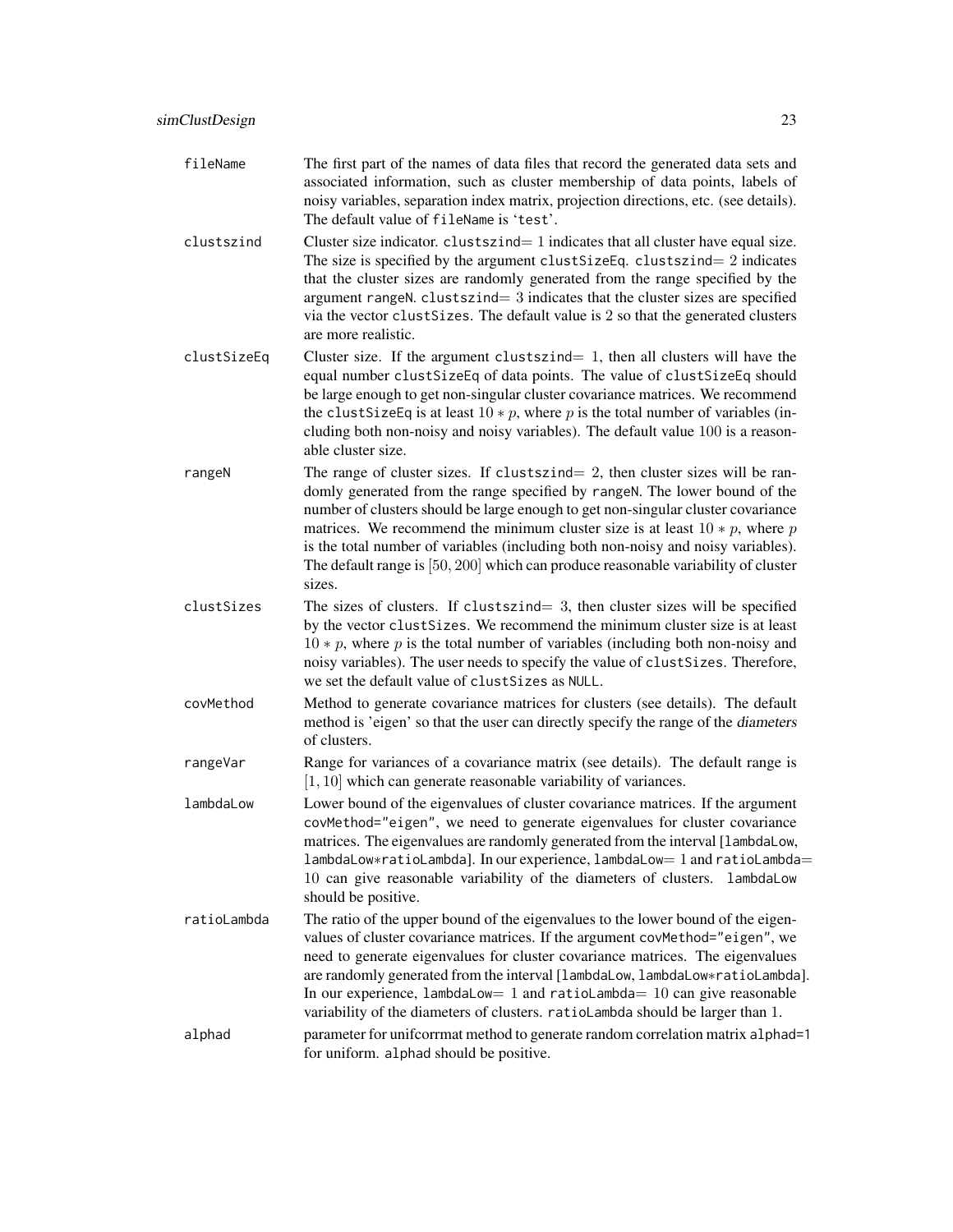| eta              | parameter for "c-vine" and "onion" methods to generate random correlation ma-<br>trix eta=1 for uniform. eta should be positive.                                                                                                                                                                                                                                                                                                                                                                                                                                                                                                                                                                                         |
|------------------|--------------------------------------------------------------------------------------------------------------------------------------------------------------------------------------------------------------------------------------------------------------------------------------------------------------------------------------------------------------------------------------------------------------------------------------------------------------------------------------------------------------------------------------------------------------------------------------------------------------------------------------------------------------------------------------------------------------------------|
| rotateind        | Rotation indicator. rotateind=TRUE indicates randomly rotating data in non-<br>noisy dimensions so that we may not detect the full cluster structure from pair-<br>wise scatter plots of the variables.                                                                                                                                                                                                                                                                                                                                                                                                                                                                                                                  |
| iniProjDirMethod |                                                                                                                                                                                                                                                                                                                                                                                                                                                                                                                                                                                                                                                                                                                          |
|                  | Indicating the method to get initial projection direction when calculating the<br>separation index between a pair of clusters (c.f. Qiu and Joe, 2006a, 2006b).<br>iniProjDirMethod="SL", the default, indicates the initial projection direction<br>is the sample version of the SL's projection direction (Su and Liu, 1993, JASA)<br>$\left(\boldsymbol{\Sigma}_1 + \boldsymbol{\Sigma}_2\right)^{-1} \left(\boldsymbol{\mu}_2 - \boldsymbol{\mu}_1\right)$<br>iniProjDirMethod="naive" indicates the initial projection direction is $\mu_2 - \mu_1$                                                                                                                                                                 |
| projDirMethod    | Indicating the method to get the optimal projection direction when calculating<br>the separation index between a pair of clusters (c.f. Qiu and Joe, 2006a, 2006b).<br>projDirMethod="newton" indicates we use the modified Newton-Raphson method<br>to search the optimal projection direction (c.f. Qiu and Joe, 2006a). This re-<br>quires the assumptions that both covariance matrices of the pair of clusters are<br>positive-definite. If this assumption is violated, the "fixedpoint" method could<br>be used. The "fixedpoint" method iteratively searches the optimal projection<br>direction based on the first derivative of the separation index to the projection<br>direction (c.f. Qiu and Joe, 2006b). |
| alpha            | Tuning parameter reflecting the percentage in the two tails of a projected cluster<br>that might be outlying. We set alpha $= 0.05$ like we set the significance level in<br>hypothesis testing as 0.05.                                                                                                                                                                                                                                                                                                                                                                                                                                                                                                                 |
| <b>ITMAX</b>     | Maximum iteration allowed when to iteratively calculating the optimal projec-<br>tion direction. The actual number of iterations is usually much less than the<br>default value 20.                                                                                                                                                                                                                                                                                                                                                                                                                                                                                                                                      |
| eps              | Convergence threshold. A small positive number to check if a quantitiy $q$ is<br>equal to zero. If $ q  <$ eps, then we regard q as equal to zero. eps is used to<br>check if an algorithm converges. The default value is $1.0e - 10$ .                                                                                                                                                                                                                                                                                                                                                                                                                                                                                 |
| quiet            | A flag to switch on/off the outputs of intermediate results and/or possible warn-<br>ing messages. The default value is TRUE.                                                                                                                                                                                                                                                                                                                                                                                                                                                                                                                                                                                            |
| outputDatFlag    | Indicates if data set should be output to file.                                                                                                                                                                                                                                                                                                                                                                                                                                                                                                                                                                                                                                                                          |
| outputLogFlag    | Indicates if log info should be output to file.                                                                                                                                                                                                                                                                                                                                                                                                                                                                                                                                                                                                                                                                          |
| outputEmpirical  |                                                                                                                                                                                                                                                                                                                                                                                                                                                                                                                                                                                                                                                                                                                          |
|                  | Indicates if empirical separation indices and projection directions should be cal-<br>culated. This option is useful when generating clusters with sizes which are not<br>large enough so that the sample covariance matrices may be singular. Hence, by<br>default, outputEmpirical=TRUE.                                                                                                                                                                                                                                                                                                                                                                                                                               |
| outputInfo       | Indicates if theoretical and empirical separation information data frames should<br>be output to a file with format '[fileName]\_info.log'.                                                                                                                                                                                                                                                                                                                                                                                                                                                                                                                                                                              |

# Details

The function simClustDesign is an implementation of the design for generating random clusters proposed in Qiu and Joe (2006a). In the design, the degree of separation between any cluster and its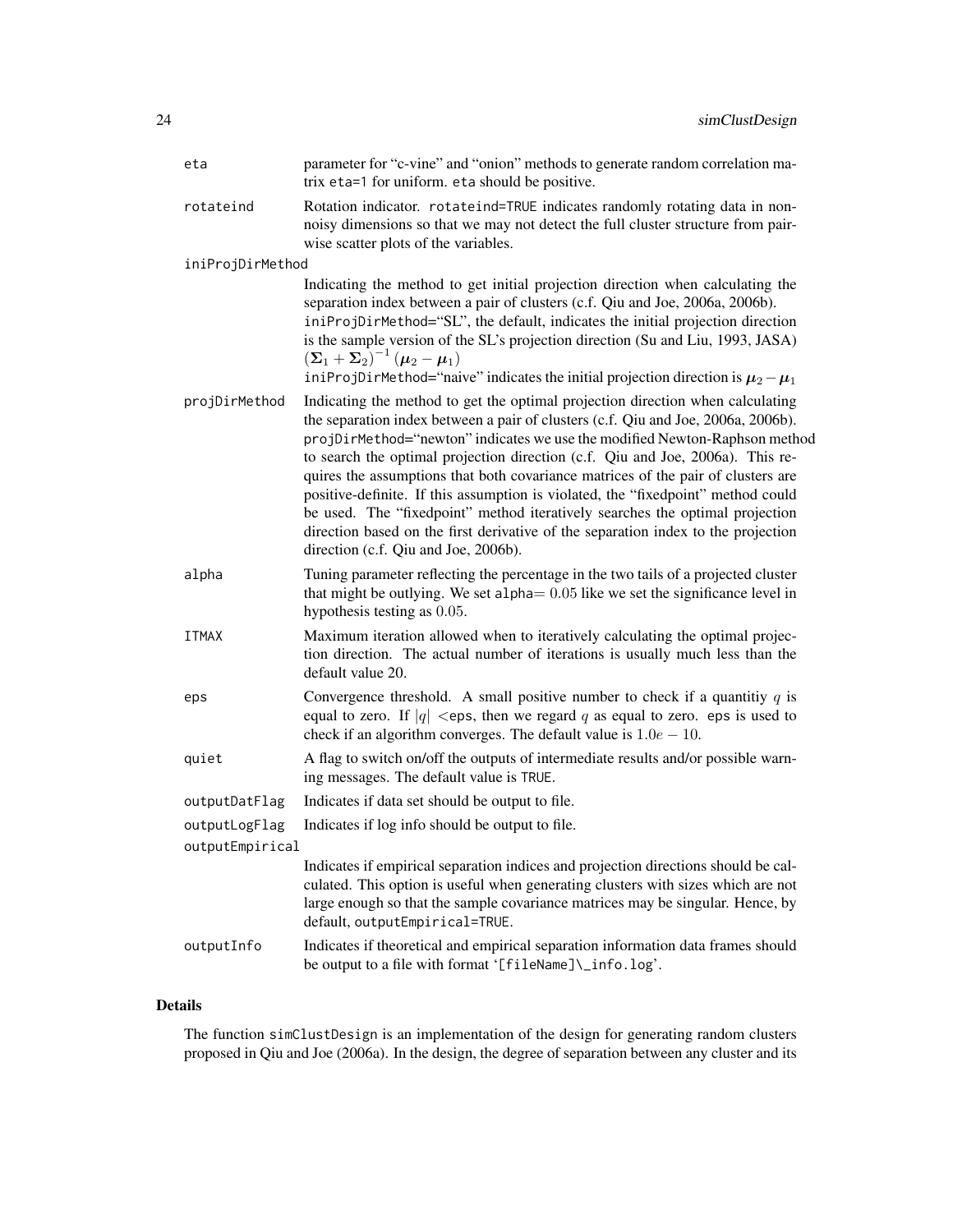nearest neighboring cluster could be set to a specified value while the cluster covariance matrices can be arbitrary positive definite matrices, and so that clusters generated might not be visualized by pair-wise scatterplots of variables. The separation between a pair of clusters is measured by the separation index proposed in Qiu and Joe (2006b).

The current version of the function simClustDesign implements two methods to generate covariance matrices for clusters. The first method, denoted by eigen, first randomly generates eigenvalues  $(\lambda_1, \ldots > \lambda_p)$  for the covariance matrix  $(\Sigma)$ , then uses columns of a randomly generated orthogonal matrix  $(Q = (\alpha_1, \ldots, \alpha_p))$  as eigenvectors. The covariance matrix  $\Sigma$  is then contructed as  $\bm{Q}*diag(\lambda_1,\dots,\lambda_p)*\bm{Q}^T.$  The second method, denoted as unifoorrmat, first generates a random correlation matrix  $(R)$  via the method proposed in Joe (2006), then randomly generates variances  $(\sigma_1^2, \ldots, \sigma_p^2)$  from an interval specified by the argument rangeVar. The covariance matrix  $\Sigma$  is then constructed as  $diag(\sigma_1, \ldots, \sigma_p) * \mathbf{R} * diag(\sigma_1, \ldots, \sigma_p)$ .

For each data set generated, the function simClustDesign outputs four files: data file, log file, membership file, and noisy set file. All four files have the same format:

'[fileName]J[j]G[g]v[p1]nv[p2]out[numOutlier]\\_[numReplicate].[extension]' where 'extension' can be 'dat', 'log', 'mem', or 'noisy'. 'J' indicates separation index, with 'j' indicating the level of the factor 'separation index'; 'G' indicates number of clusters, with 'g' indicating the level of the factor 'number of clusters'; 'v' indicates the number of non-noisy variables, with 'p1' indicating the level of the factor 'number of non-noisy variables'; 'nv' indicates the number of noisy variables, with 'p2' indicating the level of the factor 'number of noisy variables'; 'out' indicates number of outliers, with 'numOutlier' indicating the value of the argument numOutlier of the function simClustDesign; 'numReplicate' indicates the value of the argument numReplicate of the function simClustDesign.

The data file with file extension 'dat' contains  $n+1$  rows and p columns, where n is the number of data points and  $p$  is the number of variables. The first row is the variable names. The log file with file extension 'log' contains information such as cluster sizes, mean vectors, covariance matrices, projection directions, separation index matrices, etc. The membership file with file extension 'mem' contains  $n$  rows and one column of cluster memberships for data points. The noisy set file with file extension 'noisy' contains a row of labels of noisy variables.

When generating clusters, population covariance matrices are all positive-definite. However sample covariance matrices might be semi-positive-definite due to small cluster sizes. In this case, the function genRandomClust will automatically use the "fixedpoint" method to search the optimal projection direction.

#### Value

The function outputs four data files for each data set (see details).

This function also returns separation information data frames infoFrameTheory and infoFrameData based on population and empirical mean vectors and covariance matrices of clusters for all the data sets generated. Both infoFrameTheory and infoFrameData contain the following seven columns:

| Column 1: | Labels of clusters $(1, 2, \ldots, numClust)$ , where $numClust$ is the number of<br>clusters for the data set. |
|-----------|-----------------------------------------------------------------------------------------------------------------|
| Column 2: | Labels of the corresponding nearest neighbors.                                                                  |
| Column 3: | Separation indices of the clusters to their nearest neighboring clusters.                                       |
| Column 4: | Labels of the corresponding farthest neighboring clusters.                                                      |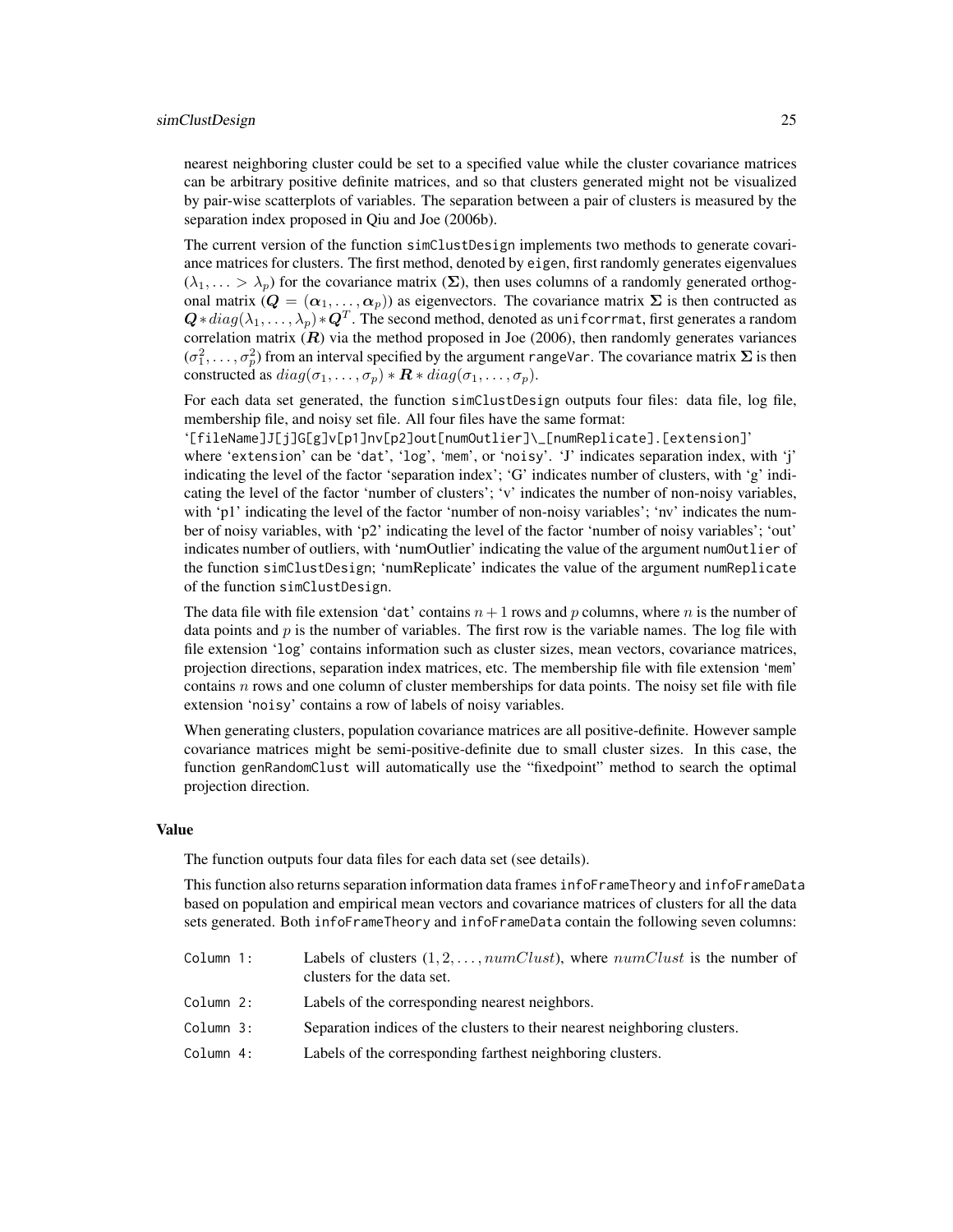| Column 5: | Separation indices of the clusters to their farthest neighbors.                                              |
|-----------|--------------------------------------------------------------------------------------------------------------|
| Column 6: | Median separation indices of the clusters to their neighbors.                                                |
| Column 7: | Data file names with format '[fileName]J[j]G[g]v[p1]nv[p2]out[numOutlier]\_[numReplicate]'<br>(see details). |

The function also returns three lists: datList, memList, and noisyList.

| datList:   | a list of lists of data matrices for generated data sets.                       |
|------------|---------------------------------------------------------------------------------|
| memList:   | a list of lists of cluster memberships for data points for generated data sets. |
| noisyList: | a list of lists of sets of noisy variables for generated data sets.             |

# **Note**

The speed of this function might be slow.

# Author(s)

Weiliang Qiu <stwxq@channing.harvard.edu> Harry Joe <harry@stat.ubc.ca>

# References

Joe, H. (2006) Generating Random Correlation Matrices Based on Partial Correlations. *Journal of Multivariate Analysis*, 97, 2177–2189.

Milligan G. W. (1985) An Algorithm for Generating Artificial Test Clusters. *Psychometrika* 50, 123–127.

Qiu, W.-L. and Joe, H. (2006a) Generation of Random Clusters with Specified Degree of Separaion. *Journal of Classification*, 23(2), 315-334.

Qiu, W.-L. and Joe, H. (2006b) Separation Index and Partial Membership for Clustering. *Computational Statistics and Data Analysis*, 50, 585–603.

Su, J. Q. and Liu, J. S. (1993) Linear Combinations of Multiple Diagnostic Markers. *Journal of the American Statistical Association*, 88, 1350–1355

# Examples

```
## Not run: tmp<-simClustDesign(numClust=3,
              sepVal=c(0.01,0.21),
              sepLabels=c("L","M"),
              numNonNoisy=4,
              numOutlier=0,
              numReplicate=2,
              clustszind=2)
```
## End(Not run)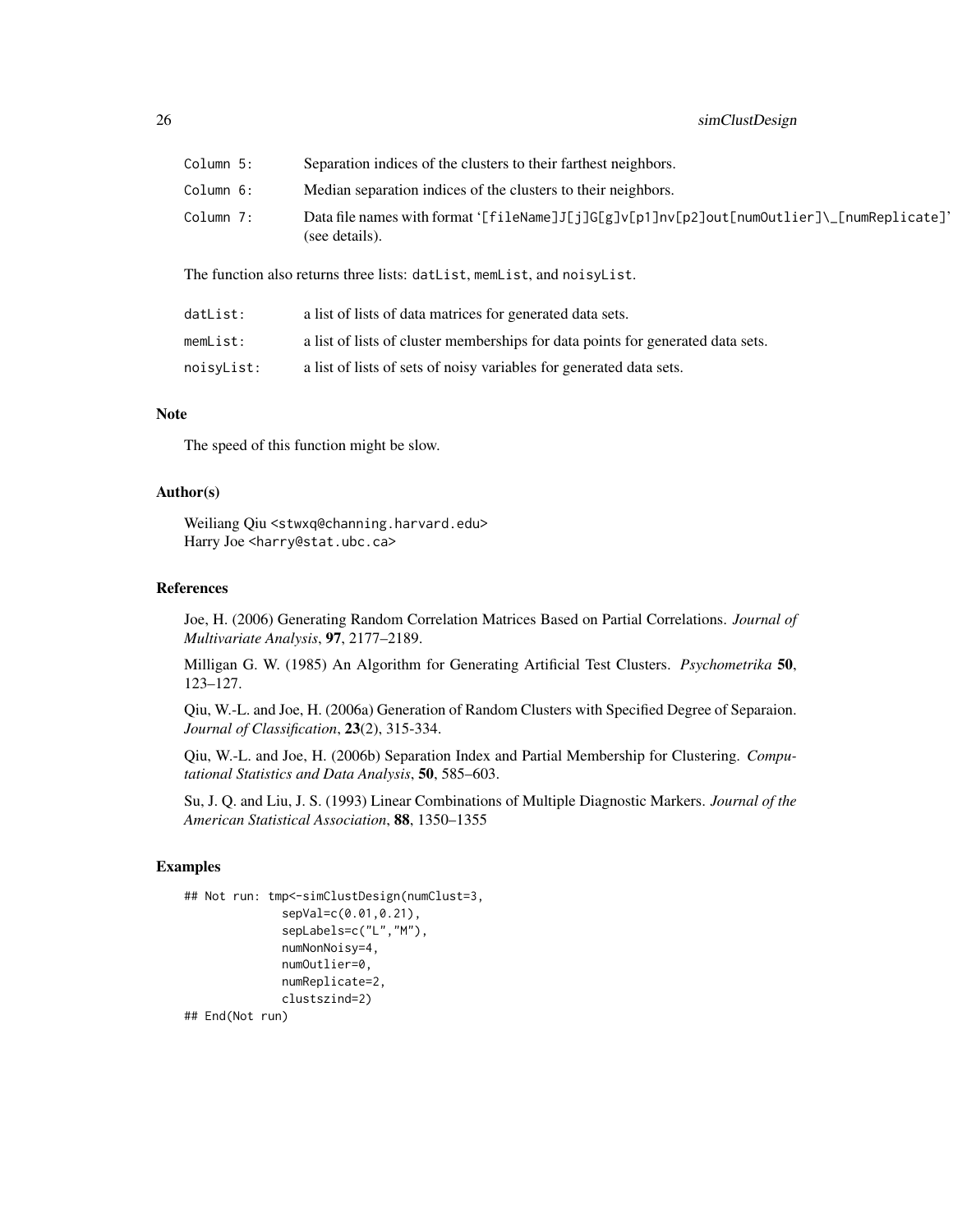<span id="page-26-1"></span><span id="page-26-0"></span>

# Description

Plot all clusters in a 2-D projection space.

# Usage

```
viewClusters(y, cl, outlierLabel=0,
 projMethod="Eigen", xlim=NULL, ylim=NULL,
 xlab="1st projection direction",
 ylab="2nd projection direction",
  title="Scatter plot of 2-D Projected Clusters",
  font=2, font.lab=2, cex=1.2, cex.lab=1.2)
```

| y            | Data matrix. Rows correspond to observations. Columns correspond to vari-<br>ables.                                                                                                                                                                                                                                                                                                                                                                                                                                                                                                                                                                                           |
|--------------|-------------------------------------------------------------------------------------------------------------------------------------------------------------------------------------------------------------------------------------------------------------------------------------------------------------------------------------------------------------------------------------------------------------------------------------------------------------------------------------------------------------------------------------------------------------------------------------------------------------------------------------------------------------------------------|
| cl           | Cluster membership vector.                                                                                                                                                                                                                                                                                                                                                                                                                                                                                                                                                                                                                                                    |
| outlierLabel | Label for outliers. Outliers are not involved in calculating the projection di-<br>rections. Outliers will be represented by red triangles in the plot. By default,<br>outlierLabel=0.                                                                                                                                                                                                                                                                                                                                                                                                                                                                                        |
| projMethod   | Method to construct 2-D projection directions. projMethod="Eigen" indicates<br>that we project data to the 2-dimensional space spanned by the first two eigen-<br>vectors of the between cluster distance matrix $B = \frac{2}{k_0} \sum_{i=1}^{k_0} \sum_i \frac{2}{k_0 (k_0 - 1)} \sum_{i < j} (\theta_i -$<br>$\theta_i$ ) $(\theta_i - \theta_j)^T$ . projMethod="DMS" indicates that we project data to the 2-<br>dimensional space spanned by the first two eigenvectors of the between cluster<br>distance matrix $B = \sum_{i=2}^{k_0} \sum_{j=1}^{i-1} n_i n_j (\theta_i - \theta_j)(\theta_i - \theta_j)^T$ . "DMS" method is<br>proposed by Dhillon et al. (2002). |
| xlim         | Range of X axis.                                                                                                                                                                                                                                                                                                                                                                                                                                                                                                                                                                                                                                                              |
| ylim         | Range of Y axis.                                                                                                                                                                                                                                                                                                                                                                                                                                                                                                                                                                                                                                                              |
| xlab         | X axis label.                                                                                                                                                                                                                                                                                                                                                                                                                                                                                                                                                                                                                                                                 |
| ylab         | Y axis label.                                                                                                                                                                                                                                                                                                                                                                                                                                                                                                                                                                                                                                                                 |
| title        | Title of the plot.                                                                                                                                                                                                                                                                                                                                                                                                                                                                                                                                                                                                                                                            |
| font         | An integer which specifies which font to use for text (see par).                                                                                                                                                                                                                                                                                                                                                                                                                                                                                                                                                                                                              |
| font.lab     | The font to be used for x and y labels (see par).                                                                                                                                                                                                                                                                                                                                                                                                                                                                                                                                                                                                                             |
| cex          | A numerical value giving the amount by which plotting text and symbols should<br>be scaled relative to the default (see par).                                                                                                                                                                                                                                                                                                                                                                                                                                                                                                                                                 |
| cex.lab      | The magnification to be used for x and y labels relative to the current setting of<br>'cex' (see par).                                                                                                                                                                                                                                                                                                                                                                                                                                                                                                                                                                        |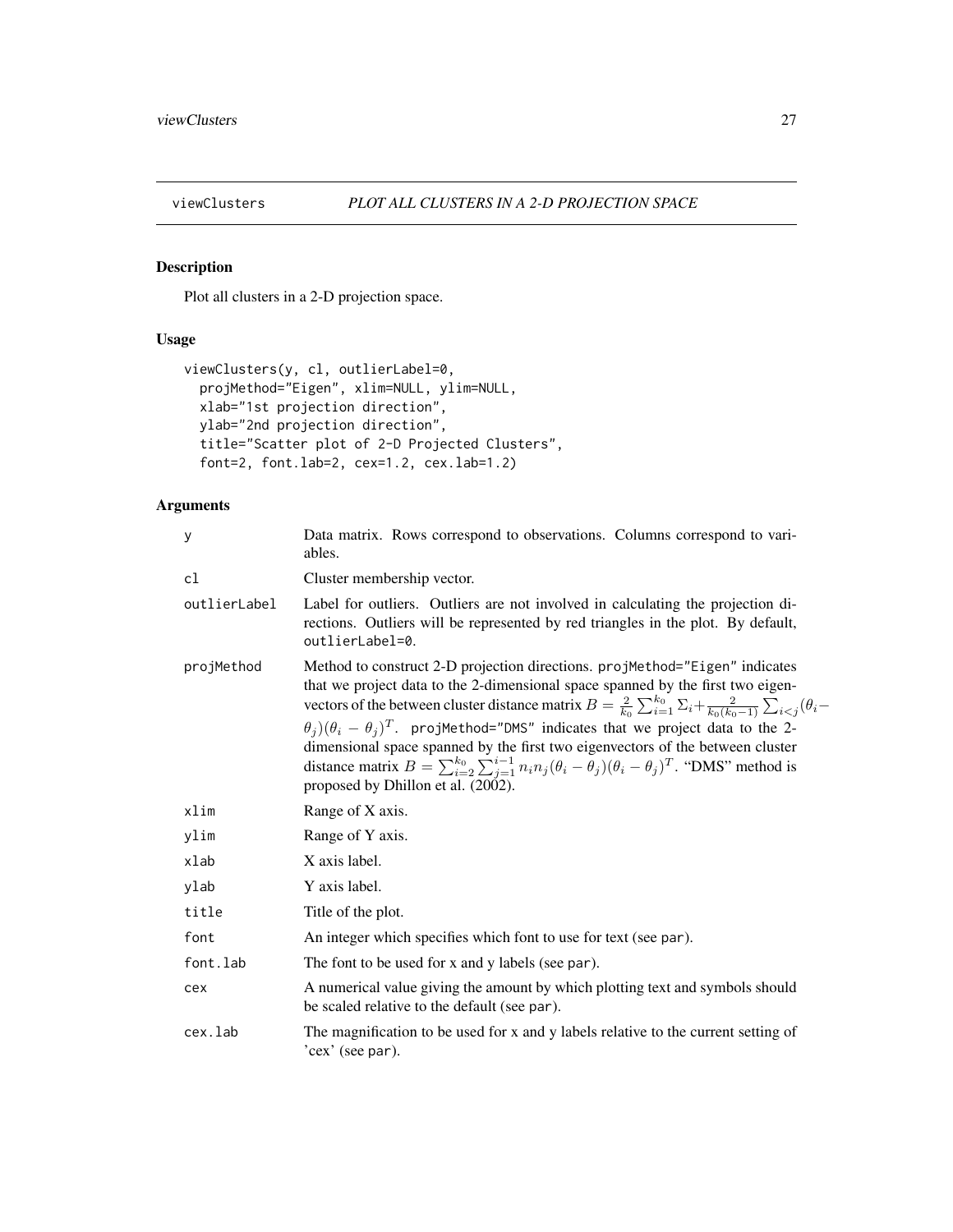# <span id="page-27-0"></span>Value

| B    | Between cluster distance matrix measuring the between cluster variation.         |
|------|----------------------------------------------------------------------------------|
|      | Columns of Q are eigenvectors of the matrix B.                                   |
| proj | Projected clusters in the 2-D space spanned by the first 2 columns of the matrix |

# Author(s)

Weiliang Qiu <stwxq@channing.harvard.edu> Harry Joe <harry@stat.ubc.ca>

# References

Dhillon I. S., Modha, D. S. and Spangler, W. S. (2002) Class visualization of high-dimensional data with applications. *computational Statistics and Data Analysis*, 41, 59–90.

Qiu, W.-L. and Joe, H. (2006) Separation Index and Partial Membership for Clustering. *Computational Statistics and Data Analysis*, 50, 585–603.

# See Also

[plot1DProjection](#page-12-1) [plot2DProjection](#page-15-1)

# Examples

```
n1<-50
mu1 < -c(0, 0)Sigma1<-matrix(c(2,1,1,5),2,2)
n2<-100
mu2<-c(10,0)
Sigma2<-matrix(c(5,-1,-1,2),2,2)
n3<-30
mu3<-c(10,10)
Sigma3<-matrix(c(3,1.5,1.5,1),2,2)
n4<-10
mu4 < -c(0, 0)Sigma4<-50*diag(2)
library(MASS)
set.seed(1234)
y1<-mvrnorm(n1, mu1, Sigma1)
y2<-mvrnorm(n2, mu2, Sigma2)
y3<-mvrnorm(n3, mu3, Sigma3)
y4<-mvrnorm(n4, mu4, Sigma4)
y<-rbind(y1, y2, y3, y4)
cl<-rep(c(1:3, 0), c(n1, n2, n3, n4))
par(mfrow=c(2,1))
viewClusters(y, cl)
```

```
viewClusters(y, cl,projMethod="DMS")
```